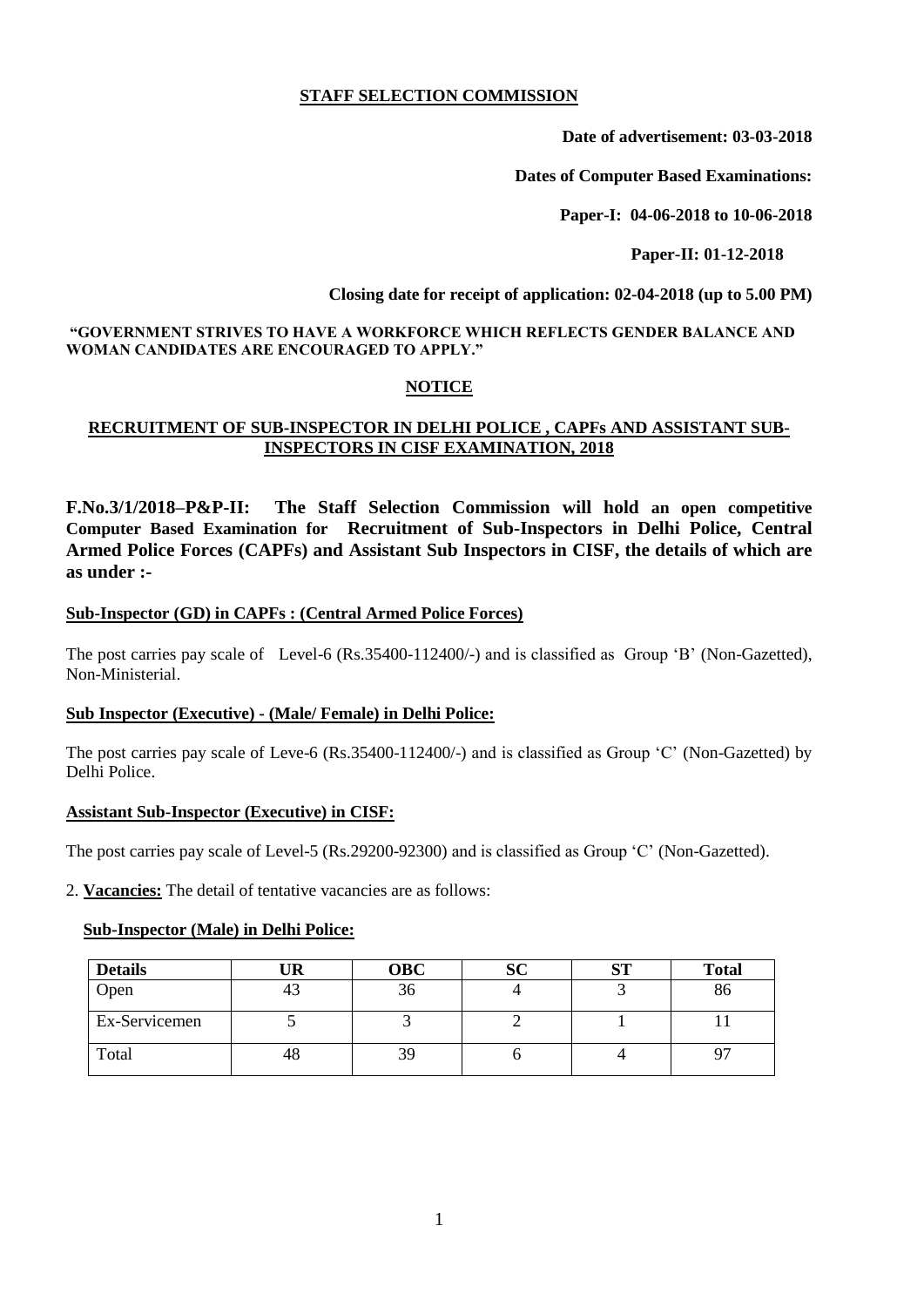#### **Sub-Inspector in Delhi Police/ Female**

| <b>Details</b> | TID<br>UΚ             | <b>OBC</b> | n n<br>υU | $C^{\mathsf{TP}}$<br>ື | <b>Total</b>                   |
|----------------|-----------------------|------------|-----------|------------------------|--------------------------------|
| Open           | $\cap$ $\Omega$<br>∠∪ | ∸          |           |                        | $\sim$ $\sim$<br>ັບ            |
| Total          | nΩ<br>∠∪              | ⊥ັ         |           |                        | $\overline{\phantom{a}}$<br>ັບ |

### **Sub-Inspector (GD) in CAPFs:**

| Name of the | Category | <b>UR</b>  | <b>OBC</b>     | <b>SC</b> | <b>ST</b>      |                 | <b>Total</b>      | <b>ExS</b>       |
|-------------|----------|------------|----------------|-----------|----------------|-----------------|-------------------|------------------|
| Force       |          |            |                |           |                |                 |                   |                  |
| <b>CRPF</b> | Male     | 138        | 74             | 41        | 21             | 274             |                   |                  |
|             | Female   | <b>Nil</b> | Nil            | Nil       | Nil            | N <sub>il</sub> | 274               | 27               |
| <b>BSF</b>  | Male     | 245        | 130            | 72        | 36             | 483             |                   |                  |
|             | Female   | 12         | $\overline{7}$ | 4         | 2              | 25              | 508               | 51               |
| <b>ITBP</b> | Male     | 15         | 42             | 5         | 10             | 72              |                   |                  |
|             | Female   | 3          | 7              | 1         | 2              | 13              | 85                | 8                |
| <b>SSB</b>  | Male     | 103        | 57             | 31        | 15             | 206             |                   |                  |
|             | Female   | $\Omega$   | $\theta$       | $\Omega$  | $\theta$       | $\Omega$        | 206               | 21               |
| <b>CISF</b> | Male     |            |                |           |                |                 | Vacancies will be |                  |
|             | Female   |            |                |           |                |                 |                   | intimated later. |
|             |          | 516        | 317            | 154       | 86             | 1073            |                   |                  |
| Total       | Male     | 501        | 303            | 149       | 82             | 1035            | 1073              | 107              |
|             | Female   | 15         | 14             | 5         | $\overline{4}$ | 38              |                   |                  |

### **ASI (Executive) in CISF:**

| Post        | Category | UR | ЭBC | SC | απ | <b>Total</b>                | EXS |
|-------------|----------|----|-----|----|----|-----------------------------|-----|
|             | Male     |    |     |    |    | Vacancies will be intimated |     |
| $ASI$ (Exe) | Female   |    |     |    |    | later                       |     |
|             | Total    |    |     |    |    |                             |     |

The above vacancies are tentative and may change in future. Any change in the number of vacancies will be intimated through the website of the Commission i.e. [www.ssc.nic.in.](http://www.ssc.nic.in/) The vacancies are advertised by the Commission as per the indents given by the User Departments. The Commission will not be responsible for withdrawal/ alteration of the vacancies by any User Department.

Candidates selected for appointment for posts of SI in CAPFs and ASI in CISF are liable to serve anywhere in India.

2.1 Reservation for SC/ ST/ OBC/ ExS etc. categories is available as per extant Government Orders and as communicated by the Departments reporting vacancies.

2.2 In Delhi Police reservation is available for Ex-servicemen and special categories of Ex. Servicemen as detailed below:-

Out of the quota meant for Ex-servicemen, 50% of such quota will be reserved for the following categories of Ex-Servicemen:

(i) Having served in the Special Force/ NSG (Special Action Group)

or

(ii) Having received QI "Qualified Instructors" grading in the commando course.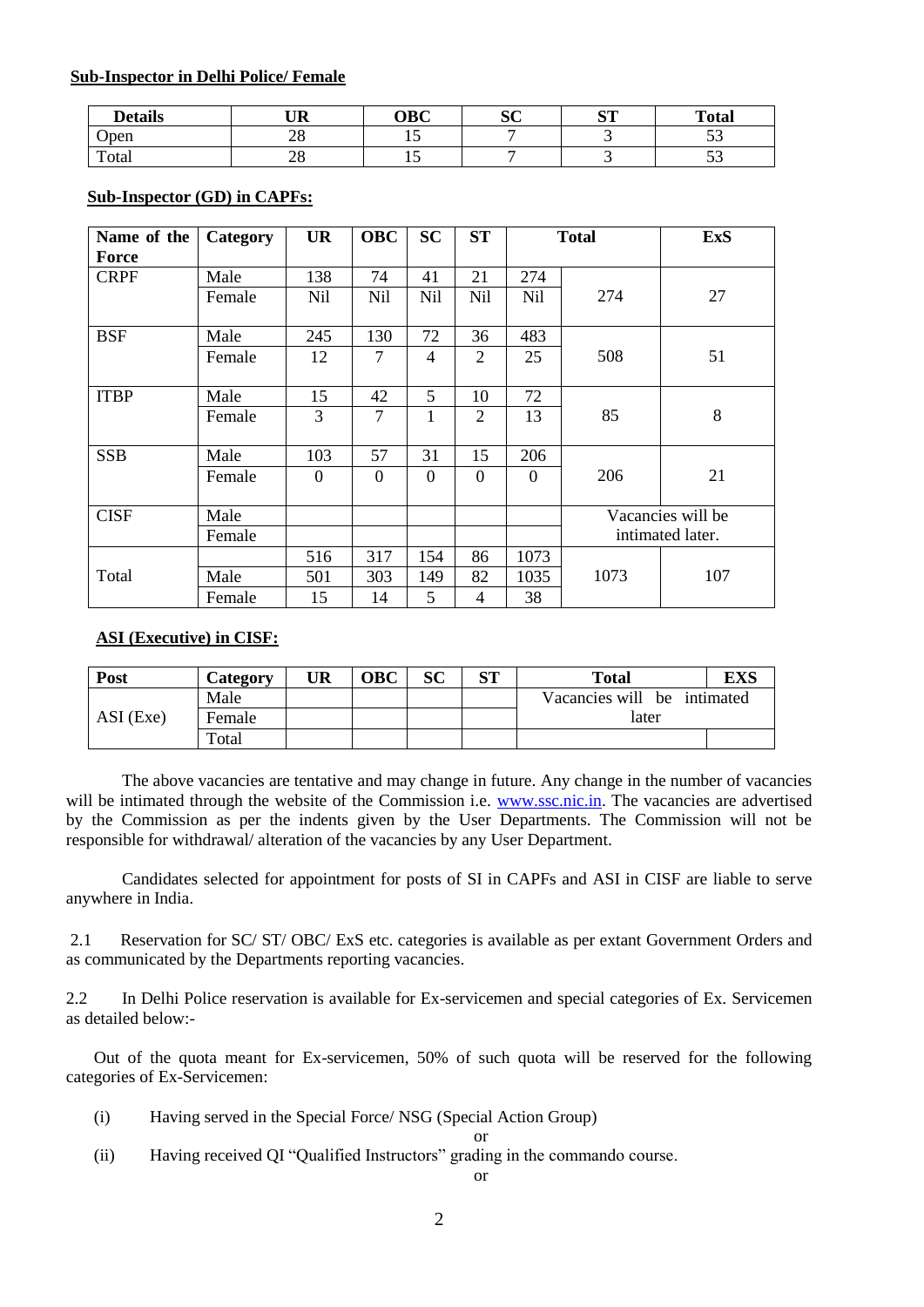(iii) Officers from the Navy/Air Force who have worked in the specialized commando type units.

Note: In case sufficient number of Ex-servicemen candidates under categories at (i), (ii) and (iii) are not available, the unfilled vacancies will be filled from amongst other available Ex-servicemen candidates.

### 3 NATIONALITY/ CITIZENSHIP:

A candidate must be either:

- (a) a citizen of India, or
- (b) a subject of Nepal, or
- (c) a subject of Bhutan, or
- (d) a Tibetan refugee who came over to India, before the  $1<sup>st</sup>$  January, 1962 with the intention of permanently settling in India, or
- (e) a person of Indian origin who has migrated from Pakistan, Burma, Sri Lanka, East African Countries of Kenya, Uganda, the United Republic of Tanzania (Formerly Tanganyika and Zanzibar), Zambia, Malawi, Zaire, Ethiopia and Vietnam with the intention of permanently settling in India.

Provided that a candidate belonging to categories (b), (c), (d) and (e) above shall be a person in whose favour a certificate of eligibility has been issued by the Government of India.

A candidate in whose case a certificate of eligibility is necessary will be admitted to the Examination provisionally but the offer of appointment will be given only after the necessary eligibility certificate has been issued to him by the Government of India.

4. (A) **Age Limit:** 20-25 years as on 01.08.2018 (i.e. candidates born not before 02.08.1993 and not later than 01.08.1998 are eligible) subject to permissible relaxations listed at 4 (B) below.

Note-I: Candidate should note that the date of birth as recorded in the Matriculation/ Secondary Examination Certificate or an equivalent certificate only, will be accepted by the Commission for determining the Age eligibility and no subsequent request for its change will be considered or granted.

4. (B) Permissible relaxation in upper age limit prescribed under Para 4(A) above and category codes for claiming age relaxation will be as follows:

| Code | Category                                                                                                                                                                 | Age-Relaxation permissible beyond the                                                                      |
|------|--------------------------------------------------------------------------------------------------------------------------------------------------------------------------|------------------------------------------------------------------------------------------------------------|
| No.  |                                                                                                                                                                          | upper age limit                                                                                            |
| 01   | SC/ST                                                                                                                                                                    | 5 years                                                                                                    |
| 02   | <b>OBC</b>                                                                                                                                                               | 3 years                                                                                                    |
| 03   | Ex-servicemen (ExS)                                                                                                                                                      | 3 years after deduction of the military<br>service rendered from the actual age as on<br>the closing date. |
| 04   | For Group 'B' posts:<br>Central Government Civilian<br>(i)<br>Employees who have rendered not less<br>than 3 years regular and continuous<br>service as on closing date. | 5 years.                                                                                                   |
| 05   | Central Government Civilian<br>(ii)<br>Employees (SC/ ST) who have<br>rendered not less than 3 years regular<br>and continuous service as on closing<br>date.            | $10(5+5)$ years.                                                                                           |
| 06   | For ASI in CISF:<br>(i) Central Govt. Civilian Employees<br>who have rendered not less than 3<br>years regular and continuous service as<br>on closing date              | Up to 40 years of age                                                                                      |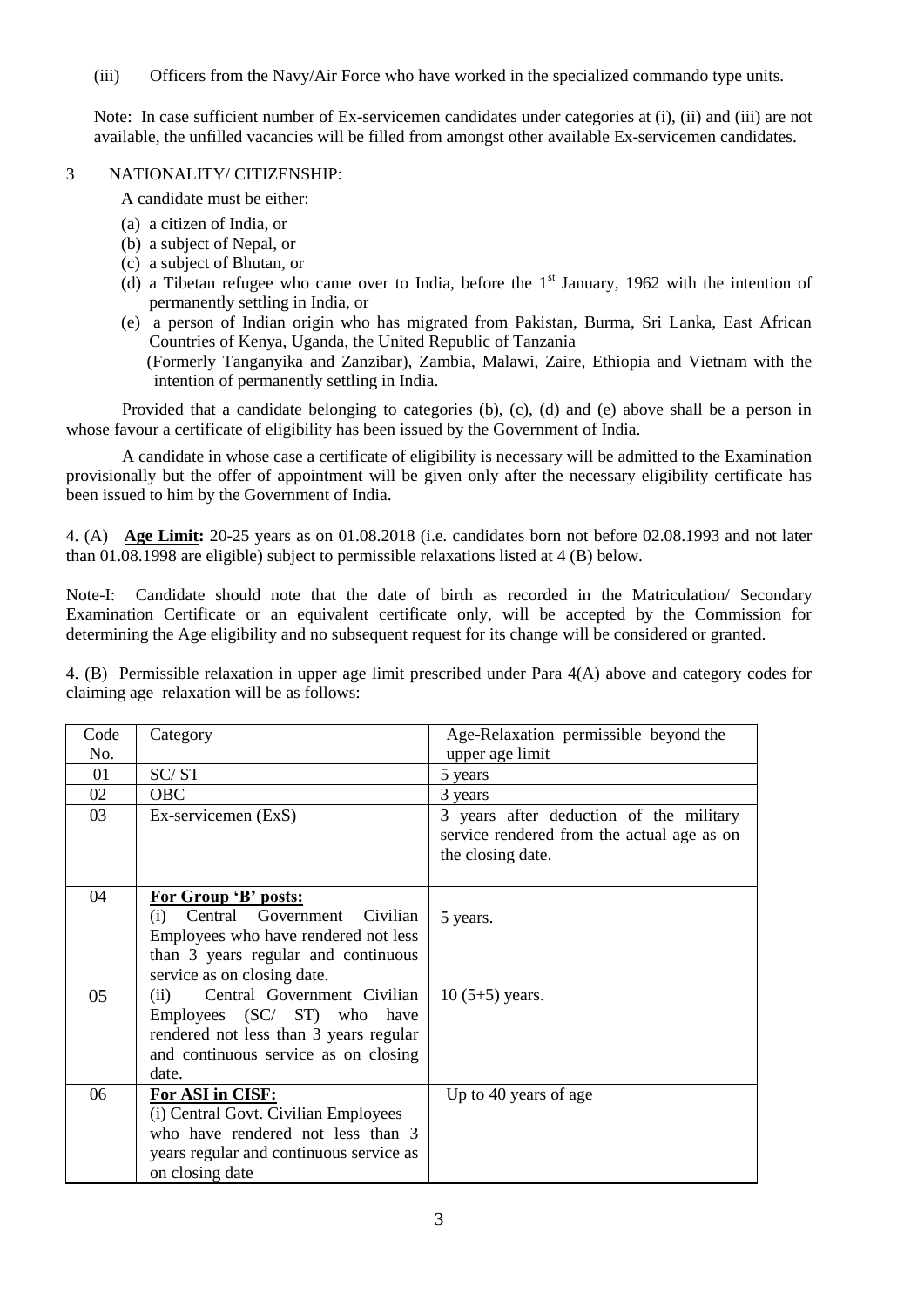| 07 | (ii) Central Govt. Civilian Employees           | Up to 45 years of age |
|----|-------------------------------------------------|-----------------------|
|    | (SC/ST) who have rendered not less              |                       |
|    | than 3 years regular and continuous             |                       |
|    | service as on closing date                      |                       |
| 08 | Candidates who had ordinarily been              | 5 years               |
|    | domiciled in the State of Jammu &               |                       |
|    | Kashmir during the period from 1 <sup>st</sup>  |                       |
|    | January 1980 to 31 <sup>st</sup> December 1989. |                       |
| 09 | For Group 'C' posts only:                       |                       |
|    | Widows/ Divorced<br>Women/<br>(i)               | Up to 35 years of age |
|    | Women judicially separated and who              |                       |
|    | are not remarried.                              |                       |
| 10 | Widows/ Divorced Women/<br>(ii)                 | Up to 40 years of age |
|    | Women judicially separated and who              |                       |
|    | are not remarried (SC/ST)                       |                       |
| 11 | Departmental<br><b>Candidates</b><br>for        | Up to 30 years of age |
|    | vacancies in Delhi Police only:                 |                       |
|    |                                                 |                       |
|    | Candidates<br>(i) Departmental                  |                       |
|    | (Unreserved) who have rendered                  |                       |
|    | not less than 3 years of regular and            |                       |
|    | continuous service as on closing                |                       |
|    | date.                                           |                       |
| 12 | (ii) Departmental Candidates (OBC)              | Up to 33 years of age |
|    | who have rendered not less than 3               |                       |
|    | years of regular and continuous                 |                       |
|    | service as on closing date.                     |                       |
| 13 | (iii) Departmental Candidates (SC/ST)           | Up to 35 years of age |
|    | who have rendered not less than 3               |                       |
|    | years of regular and continuous                 |                       |
|    | service as on closing date.                     |                       |

**Note-I : Ex-servicemen (ExS) who have already secured employment in civil side under Central**  Government in Group 'C' & 'D' posts on regular basis after availing of the benefits of reservation **given to ex-servicemen for their re-employment are NOT eligible for fee concession. However, eligibility for claiming benefit of reservation under ExS category will be considered as per OM No.36034/1/2014-Estt (Res) dated 14th August 2014 issued by DoP&T.** 

**Note-II:** The period of "Call up Service" of an Ex-Serviceman in the Armed Forces shall also be treated as service rendered in the Armed Forces for purpose of age relaxation as per rules.

**Note-III**: For any serviceman of the three Armed Forces of the Union to be treated as Ex-Serviceman for the purpose of securing the benefits of reservation, he must have already acquired, the status of exservicemen at the relevant time of submitting his application for the Post/Service and is in a position to establish his acquired entitlement by documentary evidence from the competent authority that he would complete specified term of engagement from the Armed Forces within the stipulated period of one year from the closing date for receipt of application or otherwise than by way of dismissal or discharge on account of misconduct or inefficiency.

**Note–IV:** A Matriculate Ex-Serviceman (which term includes an Ex-Serviceman, who has obtained the Indian Army Special Certificate of education or the corresponding certificate in the Navy or the Air Force), who has put **in not less than 15 years of service as on closing date** with Armed Forces of the Union shall be considered eligible for appointment to the Group 'C' posts of SI in Delhi Police, and ASI in CISF against posts reserved for ExS only. Thus, those Non-Graduate Ex-Servicemen who have not completed 15 years of service as on the last date for receipt of applications are not eligible for these posts. **Further, as per extant guidelines of Department of Personnel and Training deemed graduation of Indian Army Special**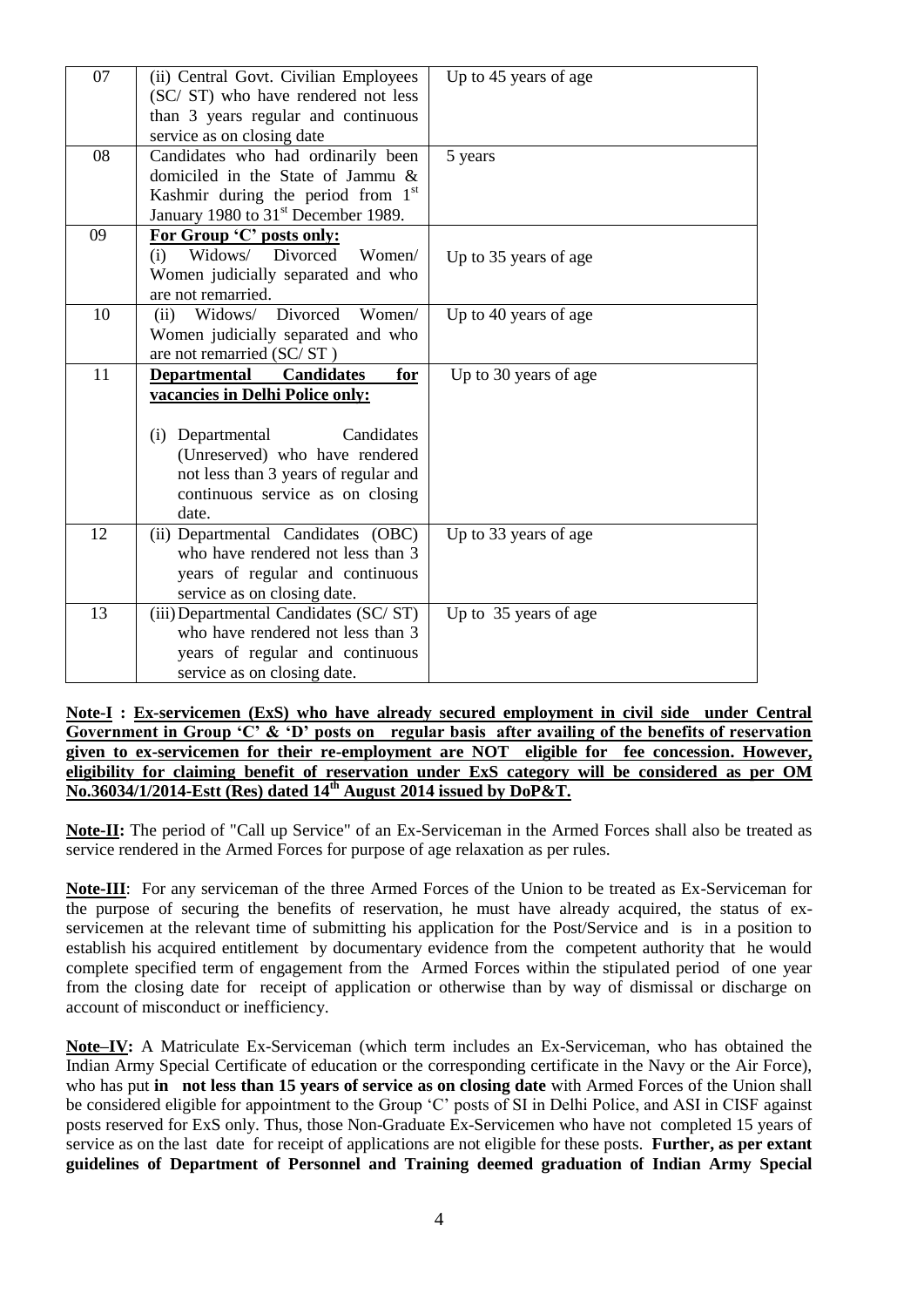### **Certificate of education or corresponding certificate in the Navy or the Air Force on completion of 15 years in Armed Forces is not applicable for Group "B" posts.**

An ex-serviceman means a person:

- (i) Who has served in any rank whether as a combatant or non combatant in the Regular Army, Navy and Air Force of the Indian Union, and
- (a) Who either has been retired or relieved or discharged from such service whether at his own request or being relieved by the employer after earning his or her pension, or
- (b) Who has been relieved from such service on medical grounds attributable to Military service or circumstances beyond his control and awarded medical or other disability pension; or
- (c) Who has been released from such service as a result of reduction in establishment.

Or

(ii) Who has been released from such service after completing the specific period of engagement, otherwise than at his own request, or by way of dismissal, or discharge on account of misconduct or inefficiency and has been given a gratuity, and includes personnel of the Territorial Army.

Or

(iii) Personnel of the Army Postal Service who are part of Regular Army and retired from the Army Postal Service without reversion to their parent service with pension, or are released from the Army Postal service on medical grounds attributable to or aggravated by military service or circumstance beyond their control and awarded medical or other disability pension.

Or

(iv) Personnel, who were on deputation in Army Postal Service for more than six months prior to the 14th April, 1987.

Or

(v) Gallantry award winners of the Armed forces including personnel of Territorial Army.

Or

(vi) Ex-recruits boarded out or relieved on medical ground and granted medical disability pension.

**Note-V:** The benefit of age relaxation available to Central Government Civilian Employees is not applicable to the post of Sub Inspector in Delhi Police.

### **Note-VI: OBC certificates issued by Government of National Capital Territory of Delhi (GNCTD) to candidates for OBCs listed by GNCTD but not included in Central list of OBCs will be accepted for the post of SI in Delhi Police only for reservation and age relaxation purposes.**

**Note-VII:** Children and dependants of ex-servicemen do not belong to ex-servicemen category and therefore they should not indicate their category as ex-servicemen. Age relaxation and other benefits are not admissible to sons, daughters and dependents of ex-servicemen.

### 4(C): **PROCESS OF CERTIFICATION AND FORMAT OF CERTIFICATES**:

Candidates who wish to be considered against vacancies reserved or seek age-relaxation must submit requisite certificate from the competent authority, in the prescribed format when such certificates are sought by concerned Regional/Sub Regional Offices at the time of document verification. Otherwise, their claim for SC/ ST/ OBC/ ExS/ Departmental candidates (Delhi Police) etc. status will not be entertained and their candidature/ applications will be considered under General (UR) category. The formats of the certificates are annexed. Certificates in any other format will not be accepted. A person seeking appointment on the basis of reservation to OBCs must ensure that he/she possesses the caste/ community certificate and does not fall in creamy layer on the crucial date. The crucial date for this purpose will be as the closing date for receipt of applications i.e. on 02-04-2018.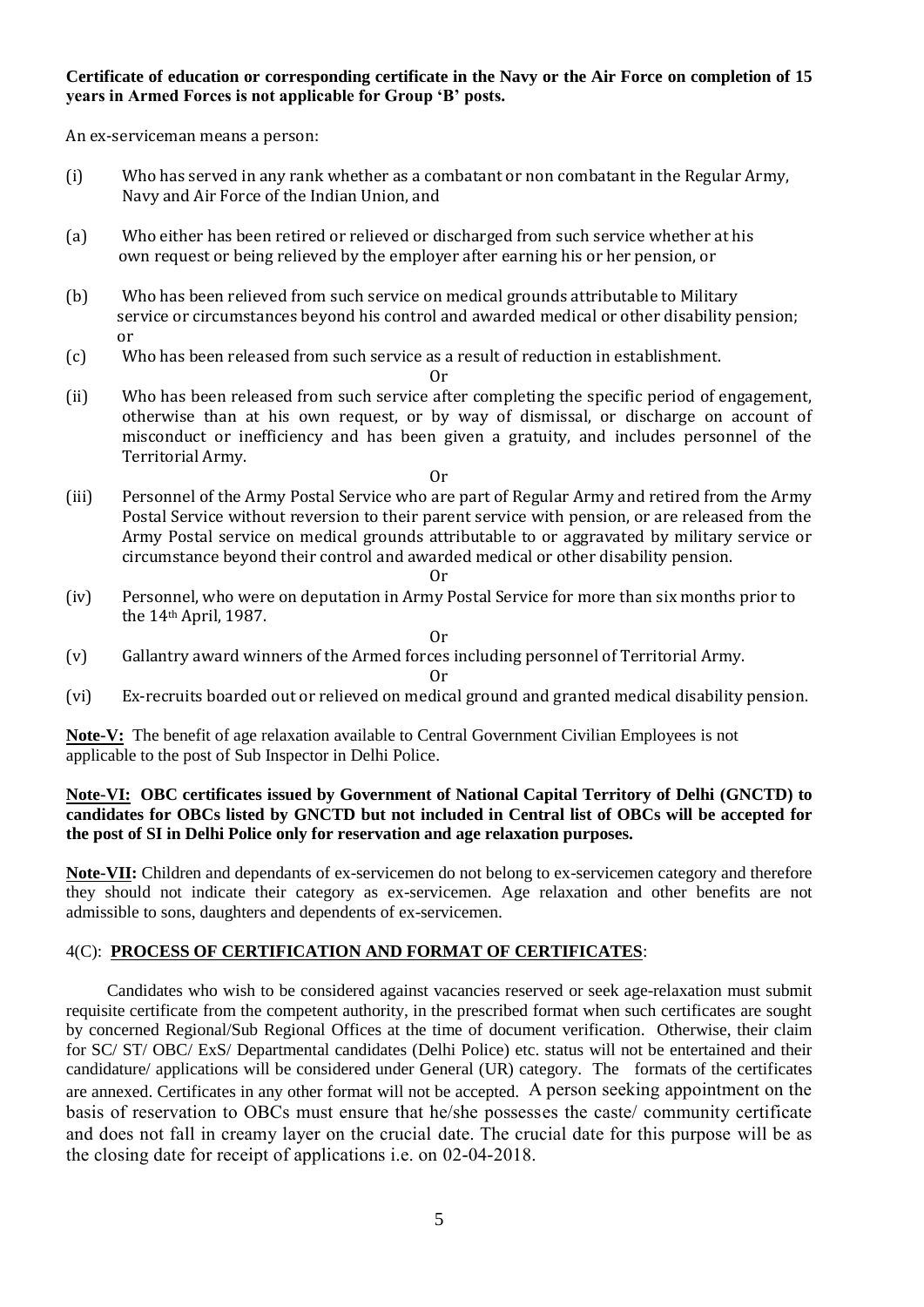Candidates may also note that in respect of the above, their candidature will remain provisional till the veracity of the concerned document is verified by the Appointing Authority.

 Candidates are cautioned that they may be debarred from the examination conducted by the Commission in case they fraudulently claim SC/ ST/ OBC/ ExS/ Departmental candidates (Delhi Police) etc. status.

# 5. **EDUCATIONAL QUALIFICATIONS AS ON 01.08.2018**

### **Educational Qualification for all posts is Bachelor"s degree from a recognized university or equivalent.**

**Note-I: For the post of Sub Inspector in Delhi Police only:** Male candidates must possess a valid Driving License for LMV (Motorcycle and Car) on the date fixed for Physical Endurance and Measurement Tests. However, the candidates who do not have a Valid Driving License for LMV (Motorcycle and Car) are eligible for all other posts in CAPFs.

**NOTE-II:** As per Ministry of Human Resource Development Notification dated 10.6.2015 published in Gazette of India all the degree/ diploma/ certificates including technical education degree/ diploma awarded through Open and Distance Learning mode of education by the Universities established by an Act of Parliament or State Legislature, Institutions Deemed to be Universities under Section 3 of the University Grant Commission Act 1956 and Institutions of National Importance declared under an Act of Parliament stand automatically recognized for the purpose of employment to posts and services under the Central Government provided they have been approved by the Distance Education Bureau, University Grant Commission.

**Note-III:** Candidates who have not acquired the educational qualification as **on 01-08-2018** will not be eligible and need not apply.

**Note-IV:** All candidates who are declared qualified by the Commission will be required to produce all relevant Certificates such as Mark sheets for all the three years of Graduation/ Provisional Certificate/ Certificate of Graduation as proof of having acquired the minimum educational qualification on or before 01-08-2018 failing which the candidature of such candidate will be cancelled by the Commission. The candidates who are able to prove by documentary evidence that the result of the educational qualifying examination was declared on or before the cut-off date and he/she has been declared passed will also be considered to have the required educational qualification.

6. **How to apply:** Candidates must apply through the website [http://www.ssconline.nic.in](http://www.ssconline.nic.in/) or "Click here to apply' link provided at http://www.ssc.nic.in->Apply->CAPF. Procedure for online submission of applications is given at **Annexure-II**.

7. **Application Fee:** Rs.100/- (Rupees One Hundred only). Fee can be paid through SBI Challan/ SBI Net Banking or by using Visa/ MasterCard/ Maestro Credit/ Debit cards.

Women candidates and candidates belonging to Scheduled Caste, Scheduled Tribes and Ex-Servicemen eligible for reservation are exempted from paying fee. **Fee once paid will not be refunded under any circumstances.** 

Candidates who are not exempted from fee payment must ensure that their fee has been deposited with SSC. If the fee is not received by SSC, status of Application Form is shown 'Incomplete' and this information is printed on the top of the Application Form. Further, such status can be verified at "Check your Application Status Here" tab provided at http://www.ssconline.nic.in. Such applications which remain incomplete due to non-receipt of fee will be SUMMARILY REJECTED and no request for consideration of such applications and fee payment after the period specified in the Notice of Examination shall be entertained.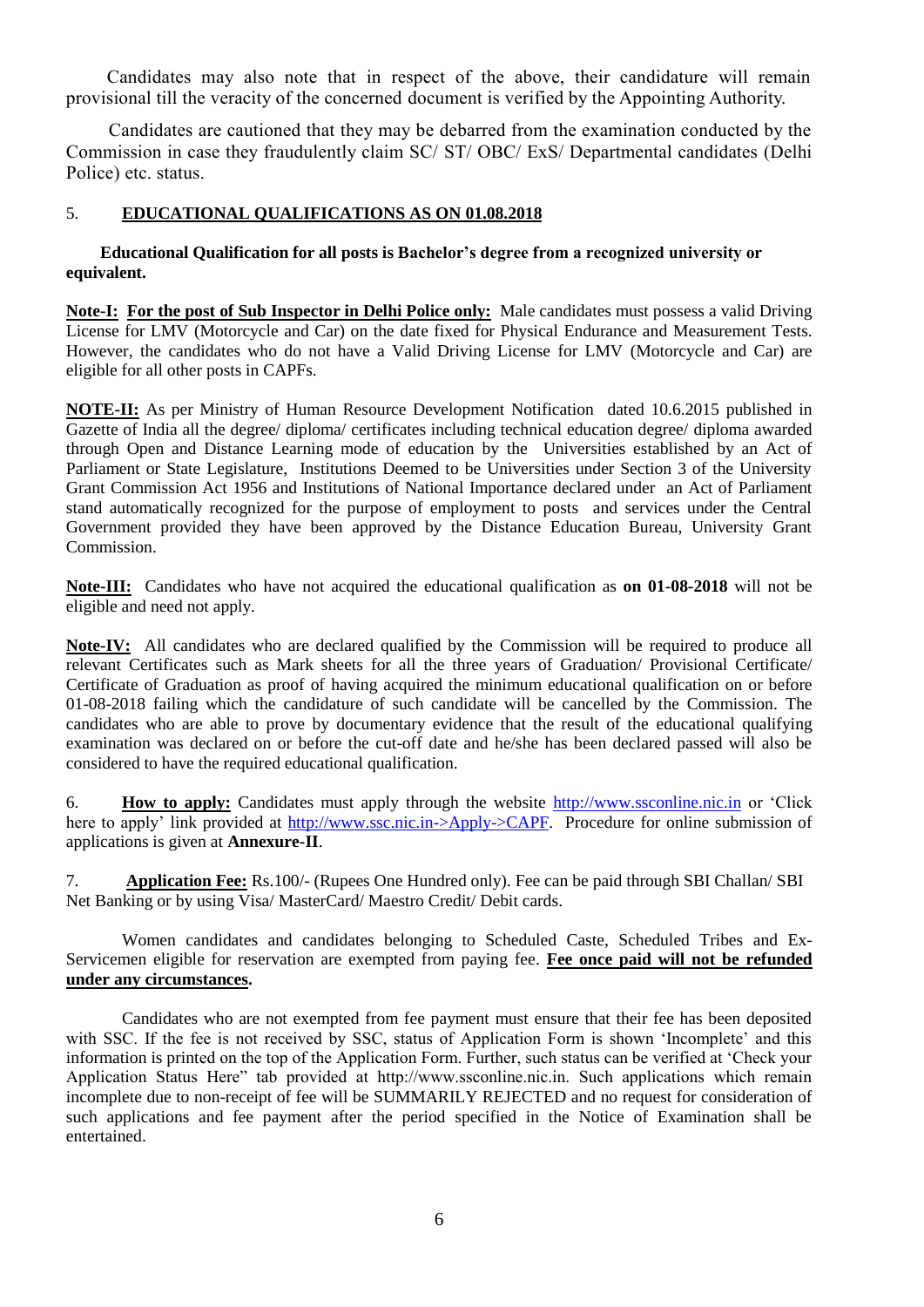8. **Centers of Examination:** A candidate must indicate the Centre(s) in the online Application Form in which he/ she desires to take the examination:

| ${\bf S}$<br>No. | <b>Examination Centres &amp; Centre Code</b>                                                                                                                                                                                                                                                 | <b>Address of Regional Offices</b>                                                                                                                                                |
|------------------|----------------------------------------------------------------------------------------------------------------------------------------------------------------------------------------------------------------------------------------------------------------------------------------------|-----------------------------------------------------------------------------------------------------------------------------------------------------------------------------------|
| $\mathbf{1}$     | $\overline{2}$                                                                                                                                                                                                                                                                               | 3                                                                                                                                                                                 |
| 1.               | Agra (3001), Allahabad (3003),<br>Bareilly (3005),<br>Gorakhpur (3007), Kanpur (3009), Lucknow (3010),<br>Varanasi (3013), Bhagalpur (3201),<br>Muzaffarpur<br>(3205), Patna (3206).                                                                                                         | Regional Director(CR),<br><b>Staff Selection Commission,</b><br>21-23 Lowther Road, Allahabad,<br>Uttar Pradesh-211002                                                            |
| 2.               | Kolkata (4410), Port Blair (4802), Gangtok (4001),<br>Bhubaneshwar (4604), Ranchi (4205).                                                                                                                                                                                                    | Regional Director (ER),<br>Staff Selection Commission, 1st MSO<br>Building, (8 <sup>th</sup> Floor) 234/4, Acharya<br>Jagadish Chandra Bose Road, Kolkata,<br>West Bengal-700020. |
| 3.               | Bangalore (9001), Thiruvananthapuram (9211), Kochi<br>(9204), Thrisur (9212), Gulbarga (9005), Mangalore<br>(9008), Dharwar (9004), Kozhikode (Calicut) (9206),<br>Mysore (9009).                                                                                                            | Regional Director (KKR),<br><b>Staff Selection Commission,</b><br>1 <sup>st</sup> Floor, "E" Wing, Kendriya Sadan,<br>Koramangala, Bangalore,<br>Karnataka - 560034               |
| 4.               | Delhi (2201), Jaipur (2405), Jodhpur (2406), Kota<br>(2407), Bharatpur (2403), Bikaner (2404), Udaipur<br>(2409), Ajmer (2401), Alwar (2402), Sriganganagar<br>(2408), Dehradun (2002), Haldwani (2003), Almora<br>(2001), Haridwar(2005).                                                   | Regional Director (NR),<br><b>Staff Selection Commission,</b><br>Block No. 12,<br>CGO Complex, Lodhi Road,<br>New Delhi-110504                                                    |
| 5.               | Guwahati (Dispur) (5105), Itanagar (5001), Dibrugarh<br>(5102), Jorhat (5107), Silchar (5111), Imphal (5501),<br>Shillong (5401), Ukhrul (5503), Aizwal (5701),<br>Kohima (5302), Agartala (5601), Churachandpur<br>(5502), Tura (5402), Goalpara (5104), Tezpur (5112),<br>Lakhimpur (5109) | Regional Director(NER),<br><b>Staff Selection Commission,</b><br>Housefed Complex, West End Block,<br>Last Gate, Beltola Basistha<br>Road, Dispur Guwahati,<br>Assam-781006       |
| 6.               | Hyderabad (8002), Guntur (8001), Kurnool (8003),<br>Rajahmundry (8004), Tirupati (8006), Chennai (8201),<br>Puducherry<br>Tiruchirapalli<br>(8401),<br>(8206),<br>Vishakhapatnam (8007), Vijayawada(8008)                                                                                    | Regional Director (SR),<br><b>Staff Selection Commission,</b><br>EVK Sampath Building, $2nd$ Floor,<br>College Road, Chennai,<br>Tamil Nadu-600006                                |
| 7.               | Aurangabad (7202), Mumbai (7204), Kolhapur (7203),<br>Nagpur<br>(7205), Panaji<br>$(7801)$ , Pune<br>(7208),<br>Ahmedabad (7001), Vadodara (7002), Rajkot (7006),<br>Nashik (7207), Amravati (7201), Surat (7007), Kutch<br>$(7010)$ , Thane $(7210)$                                        | Regional Director (WR),<br><b>Staff Selection Commission,</b><br>1 <sup>st</sup> Floor, South Wing, Pratishta Bhawan,<br>101 M.K. Road, Mumbai,<br>Maharashtra-400020             |
| 8.               | Indore (6006), Jabalpur(6007), Jagdalpur<br>(6203),<br>Chindwara (6003), Bilaspur (6202), Satna (6014),<br>Ratlam (6011), Sagar (6015), Durg (6205), Raipur<br>(6204), Bhopal (6001), Gwalior (6005).                                                                                        | Dy. Director (MPR),<br><b>Staff Selection Commission,</b><br>"J-5 Anupam Nagar, Raipur,<br>Chhatisgarh-492001                                                                     |
| 9.               | Leh (1005), Chandigarh (1601), Jammu (1004),<br>Srinagar (J&K) (1007), Shimla (1203), Hamirpur<br>(1202).                                                                                                                                                                                    | Dy. Director (NWR),<br><b>Staff Selection Commission,</b><br>Block No. 3, Gr. Floor, Kendriya Sadan,<br>Sector-9, Chandigarh-160017                                               |

**Note:** A candidate may give option for three Centres, in the order of priority, within the same region. **No request for change of centre will be considered later under any circumstances**. However, the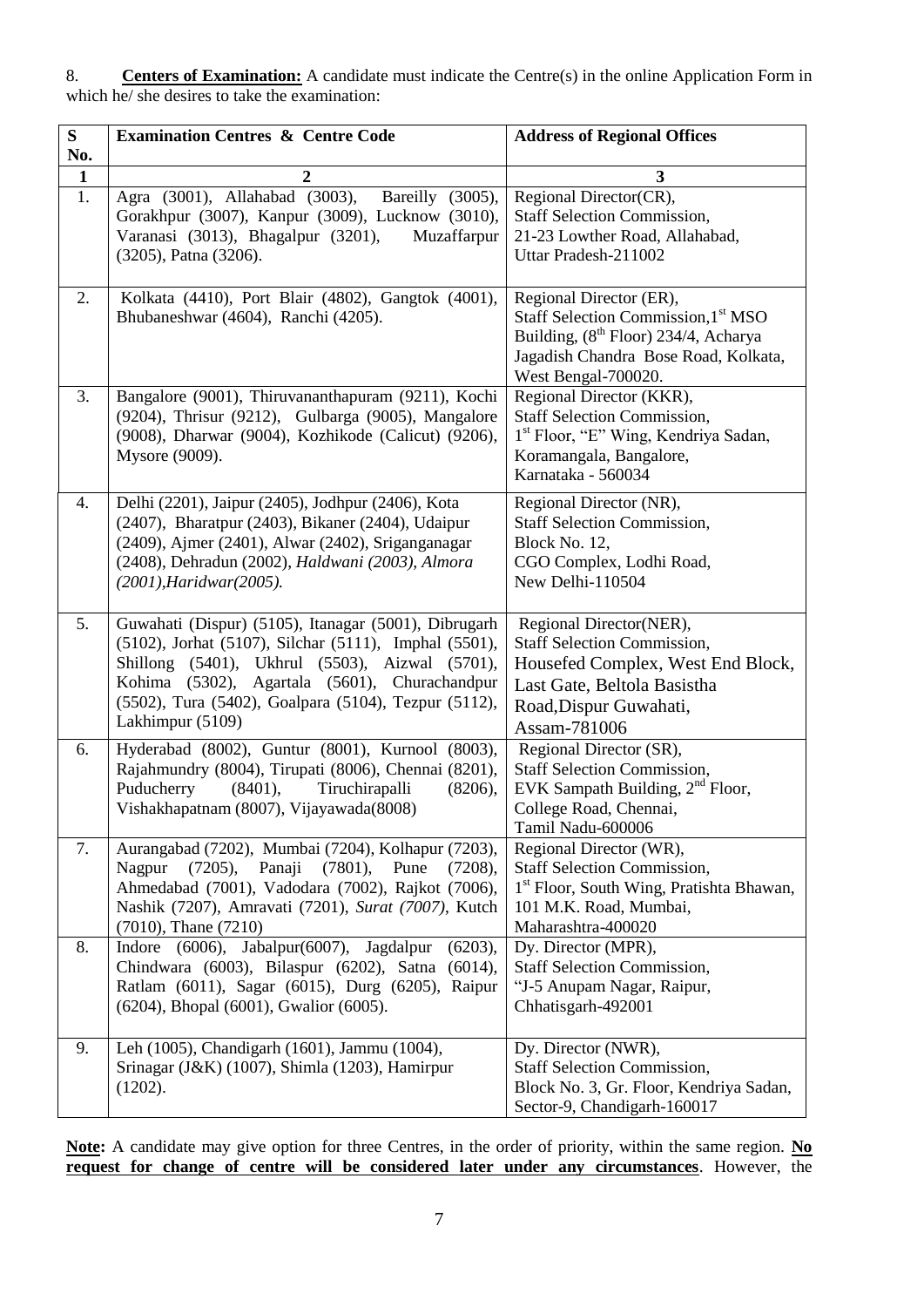Commission reserves the right to cancel any Centre and ask the candidates of that centre to appear from another centre. Commission also reserves the right to divert candidates of any centre to some other Centre to take the examination.

### 9. **SCHEME OF EXAMINATION**

The examination will consist of Paper-I, Physical Standard Test (PST)/ Physical Endurance Test (PET), Paper-II and Detailed Medical Examination (DME). All these stages of the examination are mandatory. Detail of these Papers/ Tests are as follows:

# **PAPER-I:**

| Date of                        | Part         | <b>Subject</b>                                    | Number of        | <b>Maximum</b> | <b>Time Duration</b> |
|--------------------------------|--------------|---------------------------------------------------|------------------|----------------|----------------------|
| <b>Exam</b>                    |              |                                                   | <b>Questions</b> | <b>Marks</b>   |                      |
| 04.06.2018<br>to<br>10.06.2018 |              | Intelligence<br>General<br>and Reasoning          | 50               | 50             |                      |
|                                | $\mathbf{I}$ | General Knowledge and<br><b>General Awareness</b> | 50               | 50             | 02 hours             |
|                                | Ш            | Quantitative Aptitude                             | 50               | 50             |                      |
|                                | IV           | English Comprehension                             | 50               | 50             |                      |

### **PAPER-II:**

| Date of<br><b>Examination</b> | <b>Subject</b>                            | <b>Number</b><br><b>Questions</b> | of Maximum<br><b>Marks</b> | <b>Time Duration</b> |
|-------------------------------|-------------------------------------------|-----------------------------------|----------------------------|----------------------|
| $01-12-2018$                  | English<br>language<br>&<br>Comprehension | 200                               | 200                        | 2 Hours              |

Questions in both papers will be of Objective Multiple Choice Type. Questions will be set in Hindi and English in Parts-I, II and III of Paper-I. There will be negative marking of 0.25 marks for each wrong answer in Paper-I & Paper-II. Candidates are, therefore, advised to keep this in mind while answering the questions. The Commission at its discretion may fix qualifying marks in Paper-I, Paper-II and any part(s) of Paper-I.

**Note-I:** The Commission reserves the right to alter/ modify the scheme of examination.

**Note:-II:** Candidates are not permitted to use Mobile Phone, Calculator, Bluetooth device, or any other electronic/ electrical device for answering any paper (Test Booklets). Candidates must not, therefore, bring Mobile Phone, Calculator or any other electronic/ electrical device inside the Examination premises. Possession of these items, whether in use or not, will be considered as "use of unfair means" in the Examination and candidature of such candidates will be cancelled forthwith. Such candidates are also liable for debarment up to a period of 3 (three) years.

### 10. **Indicative syllabus for Computer Based Mode Examinations**:

### **Paper-I:**

**I. General Intelligence & Reasoning**: It would include questions of both verbal and non-verbal type. This component may include questions on analogies, similarities and differences, space visualization, spatial orientation, problem solving, analysis, judgment, decision making, visual memory, discrimination, observation, relationship concepts, arithmetical reasoning and figural classification, arithmetic number series, non-verbal series, coding and decoding, statement conclusion, syllogistic reasoning etc. The topics are, Semantic Analogy, Symbolic/ Number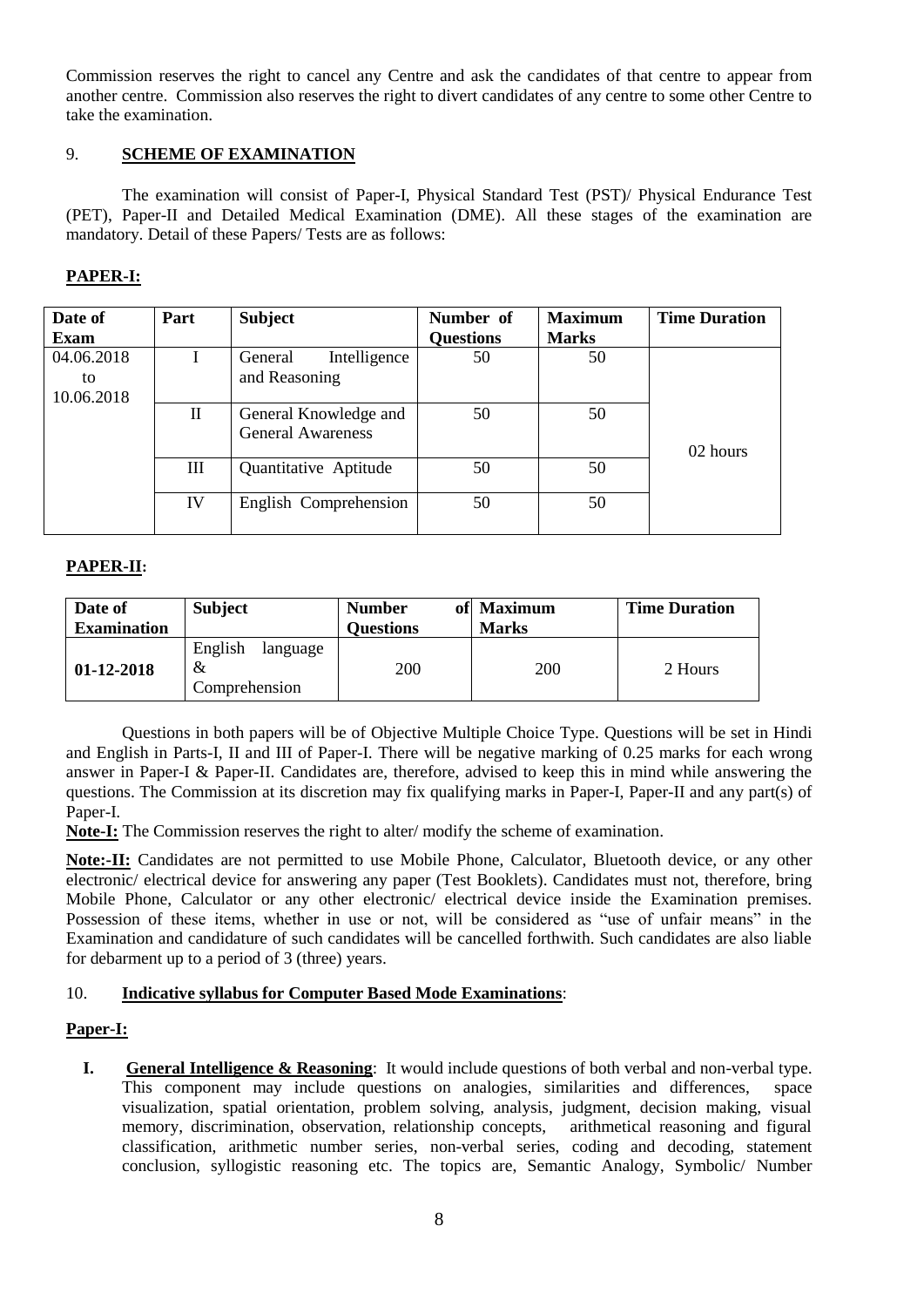Analogy, Figural Analogy, Semantic Classification, Symbolic/ Number Classification, Figural Classification, Semantic Series, Number Series, Figural Series, Problem Solving, Word Building, Coding & de-coding, Numerical Operations, symbolic Operations, Trends, Space Orientation, Space Visualization, Venn Diagrams, Drawing inferences, Punched hole/ pattern-folding & un-folding, Figural Pattern- folding and completion, Indexing Address matching, Date & city matching Classification of centre codes/ roll numbers, Small & Capital letters/ numbers coding, decoding and classification, Embedded Figures, Critical thinking, Emotional Intelligence, Social Intelligence, Other sub-topics if any.

- **II. General Knowledge and General Awareness**: Questions in this component will be aimed at testing the candidates" general awareness of the environment around him and its application to society. Questions will also be designed to test knowledge of current events and of such matters of every day observations and experience in their scientific aspect as may be expected of any educated person. The test will also include questions relating to India and its neighboring countries especially pertaining to History, Culture, Geography, Economic Scene, General Polity, Indian Constitution, scientific Research etc.
- **III. Quantitative Aptitude:** The questions will be designed to test the ability of appropriate use of numbers and number sense of the candidate. The scope of the test will be computation of whole numbers, decimals, fractions and relationships between numbers, Percentage, Ratio and Proportion, Square roots, Averages, Interest, Profit & Loss, Discount, Partnership Business, Mixture and Allegation, Time and distance, Time & work, Basic algebraic identities of School Algebra and Elementary surds, Graphs of Linear Equations, Triangle and its various kinds of centres, Congruence and similarity of triangles, Circle and its chords, tangents, angles subtended by chords of a circle, common tangents to two or more circles, Triangle, Quadrilaterals, Regular Polygons, Circle, Right Prism, Right Circular Cone, Right Circular Cylinder, Sphere, Hemispheres, Rectangular Parallelepiped, Regular Right Pyramid with triangular or square base, Trigonometric ratio, Degree and Radian Measures, Standard Identities, Complementary angles, Heights and Distances, Histogram, Frequency polygon, Bar diagram & Pie chart.
- **IV.** English Comprehension: Candidates' ability to understand correct English, his basic comprehension and writing ability, etc. would be tested.

#### **Paper-II:**

**English Language & Comprehension**: Questions in this components will be designed to test the candidate"s understanding and knowledge of English Language and will be based on error recognition, filling in the blanks (using verbs, preposition, articles etc), Vocabulary, Spellings, Grammar, Sentence Structure, Synonyms, Antonyms, Sentence Completion, Phrases and Idiomatic use of Words, comprehension etc.

**Note-I**: The Commission shall have the discretion to fix different minimum qualifying standards in each part of Paper-I taking into consideration among others, category-wise vacancies and categorywise number of candidates. Only those candidates, who have scored above the cut off marks fixed by the Commission in Paper-I would be required to appear in the Physical Endurance Test (PET) and Physical Standard Test (PST).

#### **Note-II: Only those candidates who qualified in PET/ PST will be called for Paper-II and the Medical Examination would be conducted subsequently.**

**Note-III:** The Candidates are advised to desist from use of any unfair method in the examination hall which will render them ineligible for further consideration for the examination and also lead to their debarment from Commission"s examinations in future beside inviting criminal prosecution.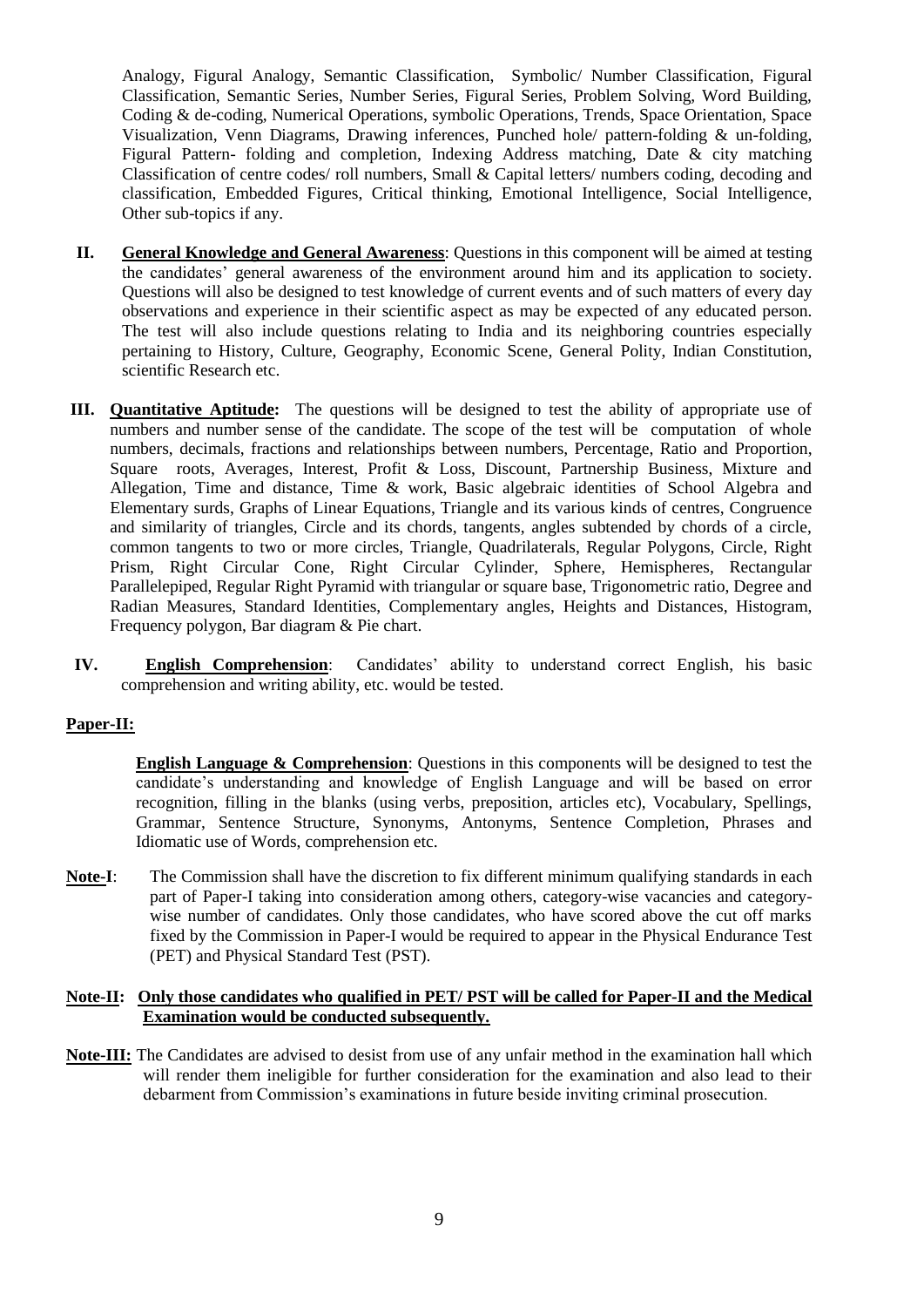# **11 Physical Standard Test (PST) and Physical Endurance Test (PET):**

## **11(A) Physical Standard Test (for all Posts):**

| <b>Category of candidates</b>                                                                                                                                                                                    | Height        | Chest (in cms) |          |
|------------------------------------------------------------------------------------------------------------------------------------------------------------------------------------------------------------------|---------------|----------------|----------|
|                                                                                                                                                                                                                  | $(in \, cms)$ | Unexpanded     | Expanded |
| (i) For male candidates only<br>(General)                                                                                                                                                                        | 170           | 80             | 85       |
| For candidates belonging to Hill areas of<br>Kumaon,<br>Himachal<br>Garhwal,<br>Pradesh,<br>Gorkhas, Dogras, Marathas, Kashmir Valley,<br>Leh & Ladakh regions of J&K, North-Eastern<br><b>States and Sikkim</b> | 165           | 80             | 85       |
| For all candidates belonging to Scheduled<br><b>Tribes</b>                                                                                                                                                       | 162.5         | 77             | 82       |
| (ii) For Female candidates only<br>(General)                                                                                                                                                                     | 157           |                |          |
| For candidates belonging to Hill areas of<br>Himachal<br>Garhwal,<br>Kumaon,<br>Pradesh,<br>Gorkhas, Dogras, Marathas, Kashmir Valley,<br>Leh & Ladakh regions of J&K, North-Eastern<br><b>States and Sikkim</b> | 155           |                |          |
| For all candidates belonging to Scheduled<br>Tribe                                                                                                                                                               | 154           |                |          |

# **11 (B) Physical Endurance Test (PET) (For all posts)**

### **(i) For male candidates only:**

- a) 100 meters race in 16 seconds
- b) 1.6 Kms race in 6.5 minutes
- c) Long Jump : 3.65 metres in 3 chances
- d) High Jump : 1.2 metres in 3 chances
- e) Shot put (16 Lbs): 4.5 metres in 3 chance

### **(ii) For female candidates only:**

- a) 100 metres race in 18 seconds
- b) 800 metres race in 4 minutes
- c) Long Jump: 2.7 metres in 3 chances.
- d) High Jump: 0.9 metres in 3 chances.

#### **Note:**

- 1. There shall be **no** minimum requirement of chest measurement for Female candidates.
- 2. Relaxation in height and chest (as the case may be) as mentioned above will be permissible **only on production of certificate in the Performa as prescribed in Annexure-VIII** from the competent authorities of the District where they ordinarily reside(s).
- 3. **"The relaxation in physical standards (height/ chest) once granted at the time of initial appointment in Delhi Police will hold good till the individual concerned remains in Delhi Police."**
- 4. Those candidates who are declared not qualified in Physical Standards, i.e. height and chest, may prefer an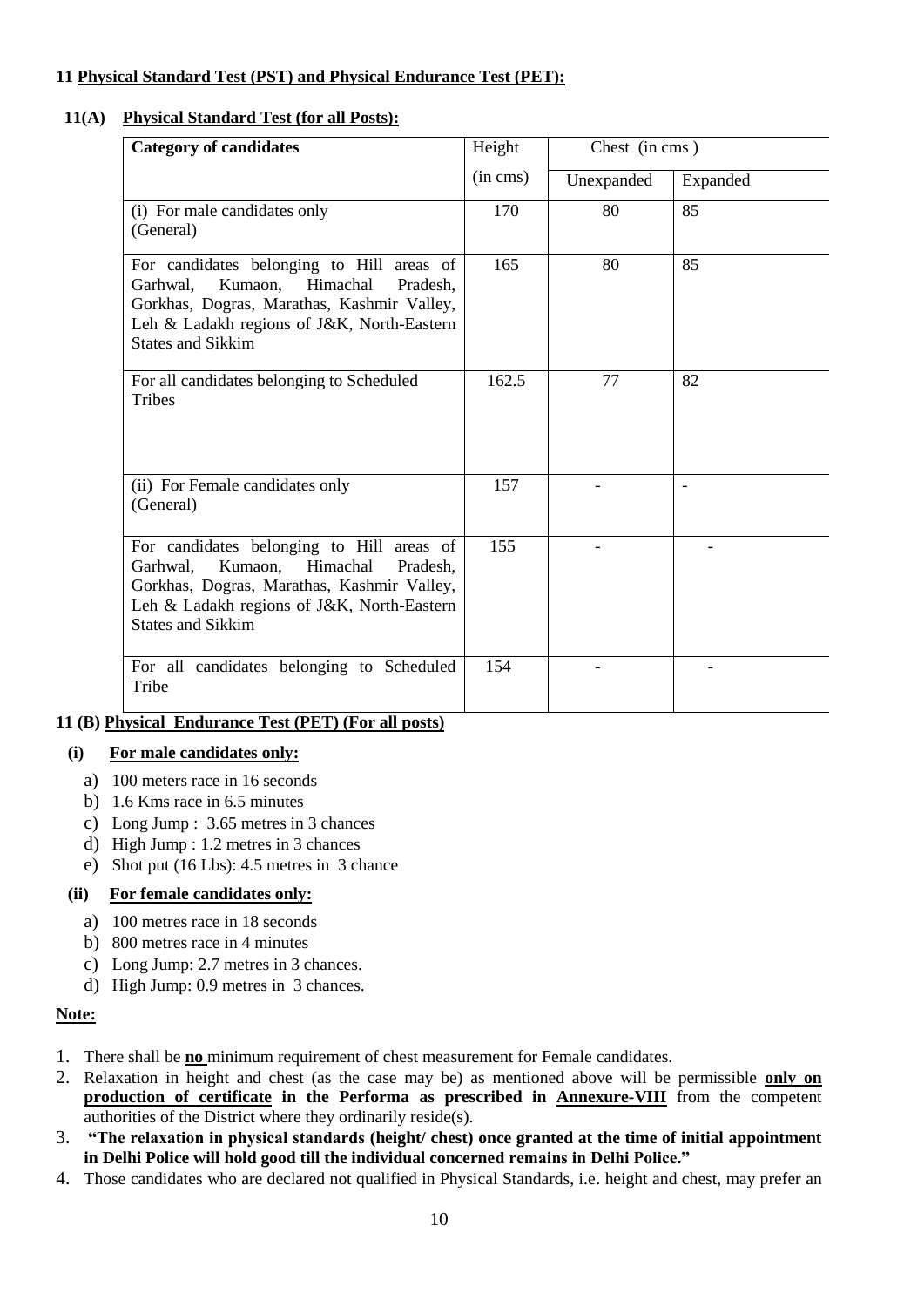appeal, if they so desire, to the appellate authority present on the PET/ PST ground. The decision of the appellate authority will be final and no further appeal or representation in this regard will be entertained.

**11(C) Weight:** Corresponding to height for all posts.

# **11(D) Medical standard (For all posts)**

**Eye sight:** The minimum near vision should be N6 (better eye) and N9 (worse eye). The minimum distant vision should be 6/6 (better eye) and 6/9 (worse eye). In right handed person, the right eye is better eye and vice versa. The standards should be without visual correction of any kind even by glasses.

The candidate must not have knock knee, flat foot, varicose vein or squint in eyes. They must be in good mental and bodily health and free from any physical defect likely to interfere with the efficient performance of the duties.

**Note-I:** Physical endurance test will not carry any marks but will be of qualifying/ elimination nature.

**Note-II:** Ex-Servicemen applying for the posts are not required to undergo PET. However, all Ex-Servicemen are required to pass the written test and fulfill the physical standards prescribed for direct recruits for recruitment of Sub Inspector/ Assistant Sub-Inspector, as the case may be. They should also pass the medical standards prescribed for direct recruits.

**Note-III:** The candidature of female candidates who are pregnant at the time of Physical Endurance Test will be rejected as they cannot undergo PET. No appeal/ representation will be entertained against such rejection.

**Note-IV: Medical Examination** All the candidates who qualify in Paper-II will be medically examined by the Medical Officer of the CAPFs or any other Medical Officer or Assistant Surgeon belonging to Grade I of any Central/ State Govt. Hospital or Dispensary. Candidates, who are found to be unfit, will be informed of the position and they can make an appeal before Review Medical Board within the prescribed time limit of 15 days. Decision of Re-Medical Board/ Review Medical Board will be final and no appeal/ representation against the decision of the Re-Medical Board/ Review Medical Board will be entertained.

Finally selected candidates for the posts of Sub-Inspector and Assistant Sub-Inspector would, as part of training curriculum, have to pass seven obstacle events as mentioned below, failing which they may not be retained in the Force:

- i) Jumping over the Vertical Board;
- ii) Holding the rope on jumping from the Board.
- iii) Tarzan Swing;
- iv) Jumping on the Horizontal Board;
- v) Parallel Rope;
- vi) Monkey Crawl;
- vii) Vertical Rope.

11 (E) **Tattoo:** It is noticed that during medical examination, the candidates having "tattoos" in various parts of their body are appearing for medical examination. In this regard, Ministry of Home Affairs vide its letters No.I-45020/7/2012/Pers-II dated 12.01.2017 and 30-01-2017 issued the following guidelines regarding candidates having tattoos applying for SI in Delhi Police, CAPFs and CISF examination:-

(i) **Content:** Being a secular country, the religious sentiments of our countrymen are to be respected and thus, tattoo depicting religious symbol or figures and the name, as followed in Indian Army are to be permitted.

(ii) **Location:** Tattoos marked on traditional sites of the body like inner aspect of forearm but only left forearm, being non saluting limb or dorsum of the hands are to be allowed.

(iii) **Size:** Size must be less than ¼ of the particular part (Elbow or Hand) of the body.

For Sub-Inspector in Delhi Police, above clauses on tattoo are not applicable.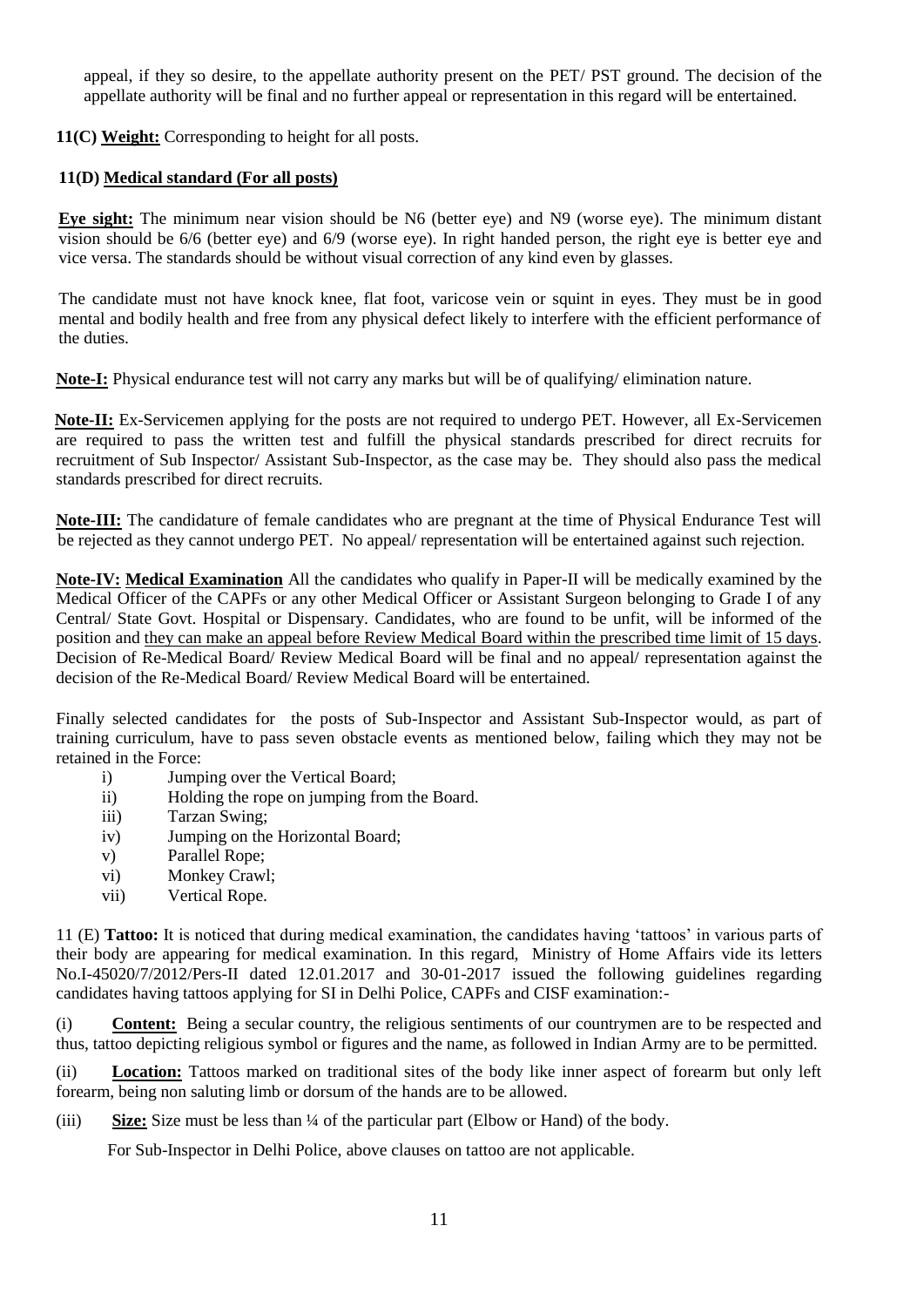### **12. Mode of Selection:**

- **(i)** On the basis of their performance in Paper-I, candidates will be shortlisted for appearing in PET/ PST Examination. The Commission shall have the discretion to fix different minimum qualifying marks in each part of Paper-I taking into consideration among others, category-wise vacancies and category-wise number of candidates.
- (ii) Only those candidates who qualified in PET/ PST Examination will be allowed to appear in Paper-II Examination. PET/ PST are mandatory but qualifying in nature. Ex-Servicemen are not required to undergo PET.
- (iii) On the basis of their performance in Paper-I+Paper-II, candidates will be shortlisted for appearing in Medical Examination. Candidates, who are successful in Medical Examination, will be called for detailed Document Verification.
- (iv) All shortlisted candidates are required to come for Document Verification. Those failing to do so will not be considered for final selection. Candidates are required to submit all documents in original for verification at the time of Document Verification.
- (v) Final selection will be made on the basis of aggregate marks scored by candidates in Paper-I+Paper-II. Allocation of candidates to various User Departments/ Forces will be made based on their merit position and the preference of posts exercised by them at the time of Document Verification.
- (vi) SC, ST, OBC and Ex-servicemen candidates, who are selected on the same standard as applied to general candidates, will not be adjusted against the reserved vacancies. Such candidates will be accommodated against the general/ unreserved vacancies as per their position in the overall Merit List or vacancies earmarked for their category, whichever is advantageous to them. The reserved vacancies will be filled up separately from amongst the eligible SC, ST, OBC, Ex-servicemen candidates.
- (vii) An SC, ST, OBC and Ex-serviceman candidate, who qualifies on the basis of relaxed standards viz. age limit, experience, qualifications, permitted number of chances in examination, extended zone of consideration larger than what is provided for general category candidates, etc is to be counted against reserved vacancies. Such candidates would be deemed as unavailable for consideration against unreserved vacancies.
- (viii) To fill up all the vacancies in reserved categories, candidates may also be recommended at the relaxed standards.
- (ix) The benefit of age-relaxation as admissible for ex-servicemen will not be termed as relaxed standards in regard to age.
- (x) Success in the examination confers no right to appointment unless government is satisfied after such enquiry as may be considered necessary that the candidate is suitable in all respects for appointment to the service/ post.
- (xi) The candidates applying for the examination should ensure that they fulfill all the eligibility conditions for admission to the examination. Their admission at all the stages of examination will be purely provisional, subject to their satisfying the prescribed eligibility conditions. If, on verification, at any time, it is found that they do not fulfill any of the eligibility conditions, their candidature for the examination will be cancelled by the Commission.
- (xii) Candidates, who are appointed on the basis of this examination, shall be on probation for a period of two years and during the period of probation, the candidates would be required to undergo such training or pass such examinations as prescribed by the Controlling Authority. On successful completion of the period of probation, the candidates shall, if considered fit for permanent appointment, be confirmed to their post by the Controlling Authority.

#### **13. Resolution of tie cases:**

In cases where more than one candidate secure the equal aggregates marks, tie will be resolved by applying the following methods one after another:

- (i) Total marks in Paper-I and Paper-II.
- (ii) Total marks in Paper-I.
- (iii) Total marks in Paper-II
- (iv) Date of birth, with older candidates placed higher.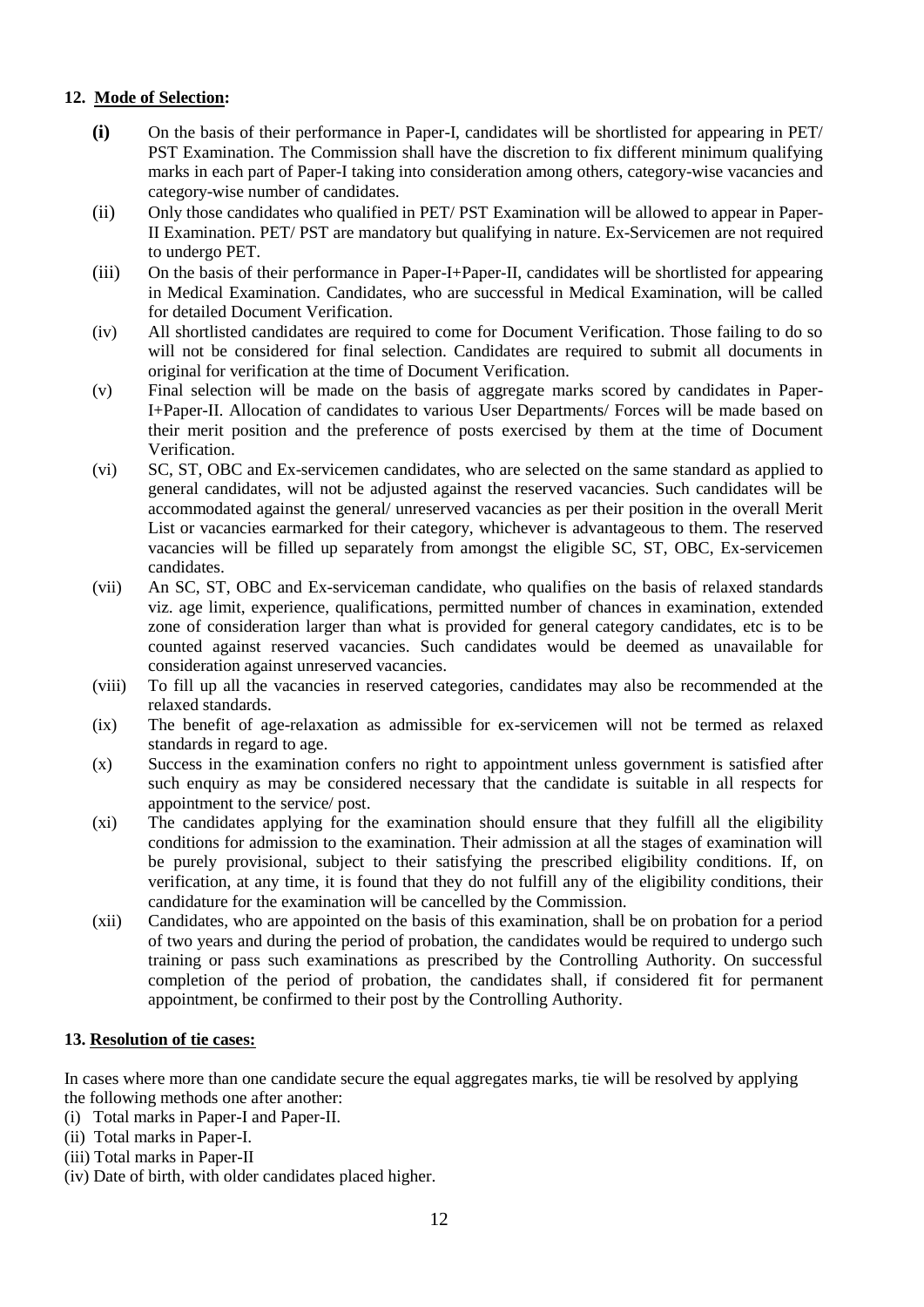(v) Alphabetical order in the first names of the candidates.

14. In accordance with the directions issued by DOPT vide its O.M. No.39020/1/2016-Estt. (B) dated 21.06.2016 for increasing access of the unemployed candidates to job opportunities it has been decided that after declaration of final result the Commission will make the scores and rankings in the said open Competitive Examinations conducted by the Commission available on its website in descending order of ranking. Accordingly, it has been decided that the following details of the candidates will be made available on its website:

- (i) Name of candidate.
- (ii) Father/ Husband"s name
- (iii) Date of Birth
- (iv) Category (Gen/ SC/ ST/ OBC/ Minority)
- (v) Gender of the candidate.
- (vi) Educational Qualifications.
- (vii) Total Marks obtained in the qualifying examination
- (viii) Ranking by which the merit is decided.
- (ix) Complete address
- (x) E-mail address

However, the candidate will have the option, at the time of filling up of his/ her application form, from opting out of disclosing the above details publicly. Accordingly, the scores and rankings in respect of only those candidates who have opted for disclosing the above details or else have inadvertently not exercised their option will be made available on the website of the Commission.

#### 15. **Admission to the Examination**:

- (i) All candidates who apply in response to this advertisement by the CLOSING DATE will be assigned Roll numbers which will be placed on the website of the concerned Regional Office about two weeks before the date of the examination. A candidate must write his/ her Registration Number and Roll number along with his/ her name, date of birth and name of the examination while addressing any communication to the concerned Regional Office of the Commission. Communication from the candidate not furnishing these particulars shall not be entertained.
- (ii) Admission Certificate/ Admit Card (AC) for the Examination indicating the time table and also venues of examination for each candidate will be placed on the website of the concerned Regional Office one week before the date of examination. **It will not be sent by post.** If any candidate is unable to download his/ her AC for the examination, he/ she must immediately contact the concerned Regional/ Sub-Regional Office(s) of the commission with details such as registration ID, proof of fee payment, copy of online application form submitted by the candidate etc for obtaining the Admission Certificates/ Admit Card. Failure to do so will deprive him/ her of any claim for consideration.
- (iii) The photographs used by the candidates must be a recent, relaxed face, and the picture should be in colour, against a light-coloured, preferably white background. If flash is used then ensure that there should be no red-eye and, in case of glasses, eyes should be visible. The face should preferably not cover less than 80% of the entire photo. Photograph should be of JPG format and its size should be between 4KB to 20KB.
- (iv) It is compulsory to carry at least one original Photo ID such as Voter"s ID, Aadhaar Card, Driving License, Photo ID cards issued by Government or other Offices where the candidates may be working. Candidates without such ID cards will not be allowed entry into the examination halls.
- (v) Candidates must bring 3 passport size photographs for affixing it in the Commission"s copy of Admission Certificate in the presence of Invigilator, if required. Candidates not carrying photographs will not be allowed to appear in the examination. Candidates are advised to keep 10 copies of the same photograph, which was uploaded in the online application, with them till the completion of entire examination process.
- (vi) Applications with illegible/ blurred photograph and/ or signature will be rejected.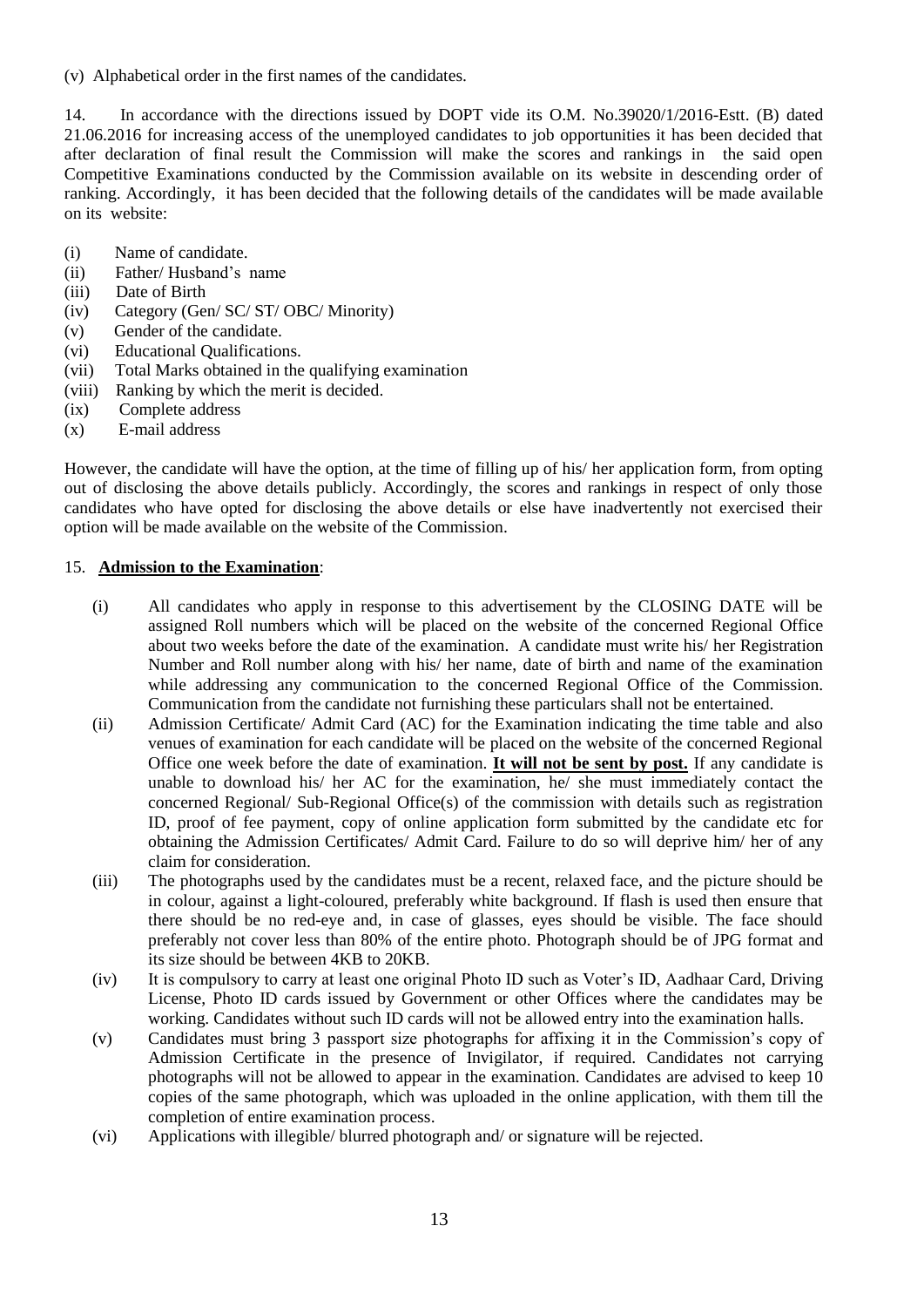### 16. **Commission"s decision final**:

(a) The decision of the Commission in all matters including those relating to eligibility, acceptance or rejection of the applications, penalty for false information, mode of selection, conduct of examination(s), allotment of examination centre, selection and allotment of posts/ organizations to selected candidates will be final and binding on the candidates and no enquiry/ correspondence will be entertained in this regard.

### **17. Action against candidates found guilty of misconduct:**

Candidates are warned that they should not furnish any particulars that are false or suppress any material information while filling in the application form. Candidates are also warned that they should in no case attempt to alter or otherwise tamper with any entry in a document or the attested certified copy submitted by them nor should they submit a tampered/ fabricated document.

Without prejudice to criminal action/ debarment from Commission's examination wherever necessary, candidature will be summarily cancelled at any stage of the recruitment in respect of such candidates found to have indulged in any of the following:

(i) In possession of mobile phone & accessories including earphone and cords, Bluetooth devices and other electronic gadgets in the examination hall/ lab, whether in use or in switched off mode or otherwise.

- (ii) Using unfair means in the examination hall/ lab.
- (iii) Obtaining support for his/ her candidature by any means.
- (iv) Impersonate/ Procuring impersonation by any person.
- (v) Submitting fabricated documents or documents which have been tampered with.
- (vi) Making statements which are incorrect or false or suppressing material information.
- (vii) Resorting to any other irregular or improper means in connection with his /her candidature for the examination.
- (viii) Disruption of examination process, instigating other candidates or resorting to any other unruly behavior in the examination hall/ lab.

(ix) Misbehaving in any manner in the examination hall/ lab with the Supervisor, Invigilator or Commission"s representatives.

(x) Intimidating or causing bodily harm to the staff employed by the Commission for the conduct of examination.

(xi) Not fulfilling the eligibility conditions mentioned in the Notice.

(xii) Any other ground which the Commission considers to be sufficient cause.

#### **18. Preference:**

A candidate is required to indicate in his/ her Application Form, name of Post for which he/ she would like to be considered in order of preference. The code for various posts are as follows:

- A Sub-Inspector in Delhi Police
- B Sub-Inspector in Border Security Force (BSF)
- C Sub- Inspector in Central Industrial Security Force (CISF)
- D Sub-Inspector in Central Reserve Police Force (CRPF)
- E Sub- Inspector in Indo-Tibetan Border Police Force (ITBPF)
- F Sub-Inspector in Sashastra Seema Bal (SSB)
- G Assistant Sub-Inspector in Central Industrial Security Force (CISF)

Note: Fresh option for preference of various posts/ forces will be taken at the time of document verification.

### 19. **COURTS JURISDICTION:**

 Any dispute in regard to this recruitment will be subject to courts/ tribunals having jurisdiction over the place of concerned Regional/ Sub-Regional Office of the SSC where the candidate has submitted his/ her application.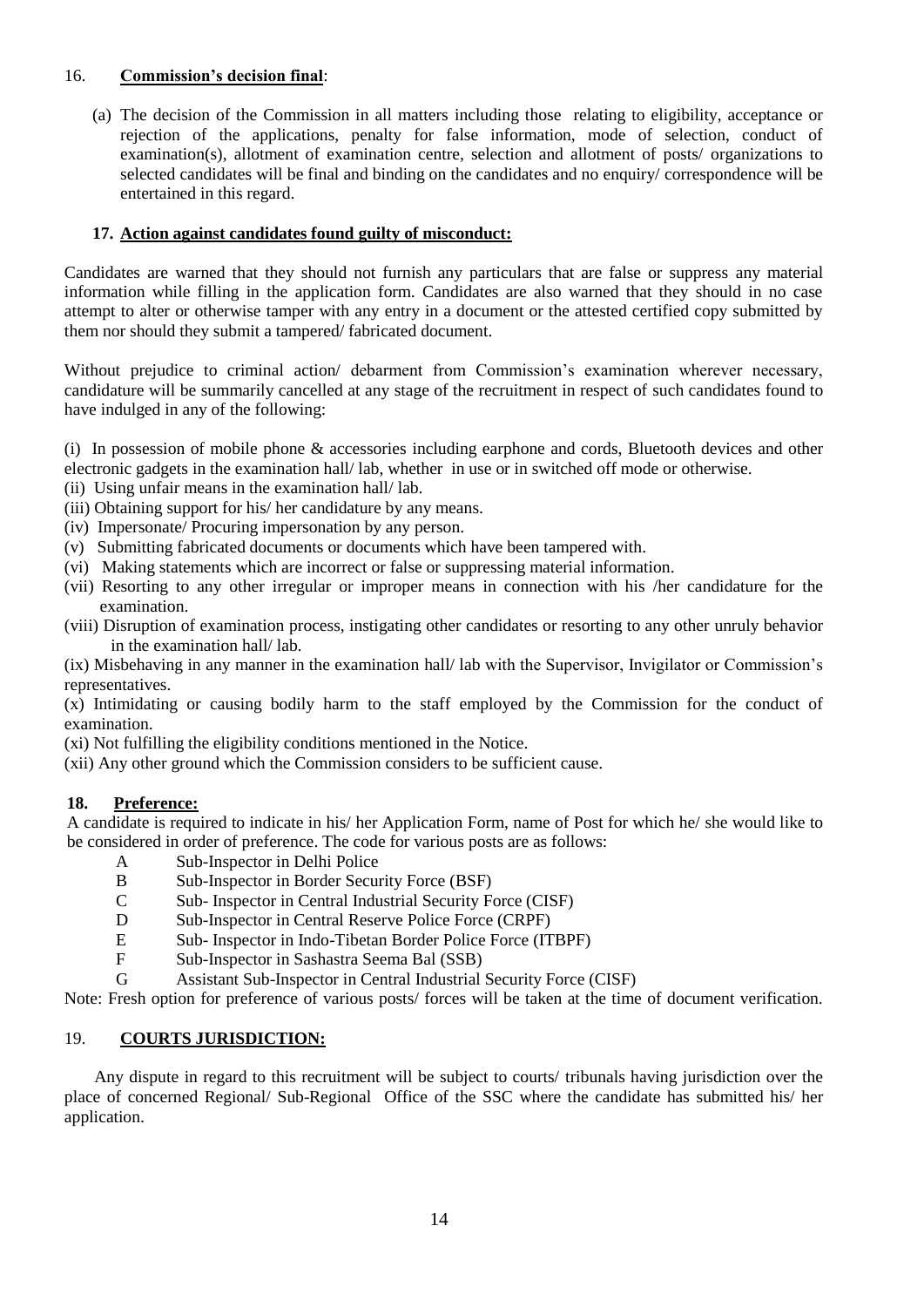### **20. Important Instructions to the Candidates:**

(i) The Commission will not undertake detailed scrutiny of applications for the eligibility and other aspects at the time of examinations and, therefore, the applications are accepted only provisionally. The candidates are advised to go through the requirements of educational qualification, age, physical, medical standards, etc. and satisfy themselves that they are eligible before applying. When scrutiny is undertaken, if any claim made in the application is not found substantiated, the candidature will be cancelled and the Commission"s decision shall be final.

(ii) Candidates seeking reservation benefits available for SC/ ST/ OBC/ ExS etc. must ensure that they are entitled to such reservation as per eligibility prescribed in the Notice. They should also be in possession of the certificates in the prescribed format in support of their claim.

(iii) Persons with Disabilities (PwD) candidates are not eligible to apply for this examination.

(iv) Central Government civilian employees claiming age relaxation should produce a certificate in the prescribed format from their office at the time of document verification in respect of the length of continuous service which should be for not less than three years during the period immediately preceding the closing date for receipt of application. They should remain Central Government civilian employees till the time of appointment in the event of their selection.

(v) FEE: Rupees one hundred only (Rs 100/-). Women candidates and candidates belonging to Scheduled Caste, Scheduled Tribe, and Ex-servicemen eligible for reservation are exempted from payment of fee.

(vi) CLOSING DATE: 02-04-2018 (up to 5.00 PM).

(vii) Only one online application is to be submitted by a candidate for the examination. Therefore, the candidates are advised to exercise due diligence at the time of filling their application forms. In case, duplicate applications of a candidate are detected, the Commission will consider latest application. If a candidate submits multiple applications and appears in the examination more than once, his candidature will be cancelled.

(viii) Mobiles phones and other electronic gadgets are banned inside Examination Hall/ Lab. Possession of such equipment(s), whether in use or in switch off mode, during the examination will be considered as use of unfair means. Candidature of such candidates will be cancelled. They will be liable for further action including initiation of criminal proceedings and debarment from commission's examination for a period up to 3 (three) years.

(ix) Only online applications will be entertained for this examination. The facility of on-line application will be available from 03-03-2018 to 02-04-2018 (up to 5.00 pm). However, candidates who wish to make the payment through challan of SBI, may make the payment to designated branches of SBI within the working hours of bank up to 05-04-2018 provided the challan has been generated by them before 5.00 PM on 02.04.2018. Candidates should retain the Registration ID assigned to them online and details of payment of fee for further correspondence with the Commission. They should not submit print out of their application to the Commission.

(x) Only the Date of Birth as recorded in the Matriculation/ Secondary Examination Certificate or an equivalent certificate available on the date of submission of application will be accepted as proof of date of birth.

(xi) Candidates should bring 3 passport size colour photographs while appearing for Computer Based Examination. In case the scanned photograph(s) appearing in the Commission"s copy of Admission Certificate and/ or on Attendance Sheet is not clear, invigilators are required to verify the identity of the Candidate with reference to the photo ID Proof and get colour photographs pasted on the Commission"s copy of Admission Certificate and/ or on Attendance Sheet. Accordingly, candidates should bring passport size colour photographs for affixing it in the Commission"s copy of Admission Certificate in the presence of Invigilator.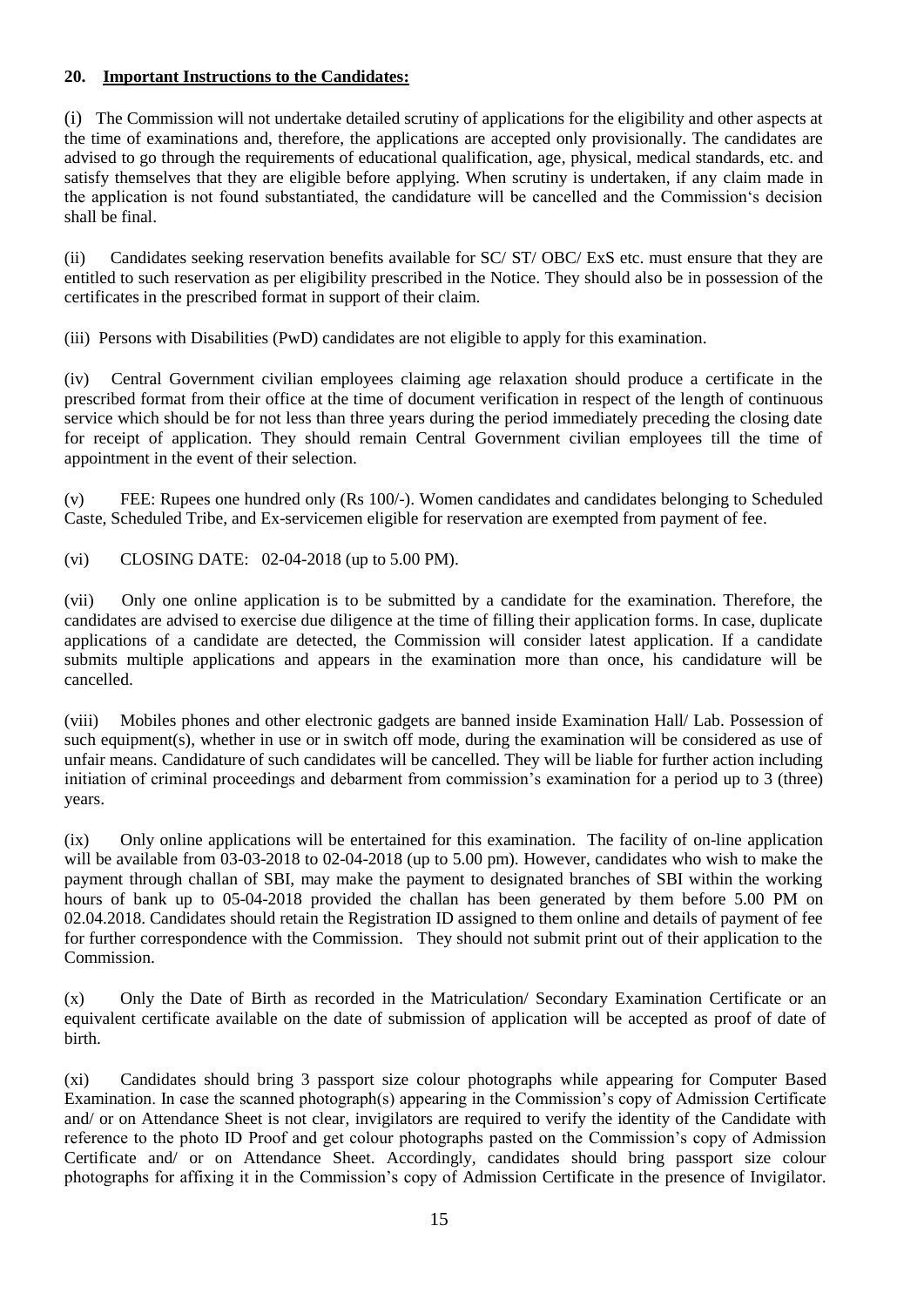Candidates not carrying photographs will not be allowed to appear in the examination.

(xii) All the posts except SI in Delhi Police carry All India Service Liability (AISL) i.e. the candidate, on selection, may be asked to serve anywhere in the country.

(xiii) No admission certificates/ Admit Card (AC) for aforesaid examination will be issued by post. Candidates are required to download admission certificate for the examination from the website of concerned Regional/ Sub-Regional Offices.

(xiv) The candidates must write their name, date of birth, father"s name and mother"s name strictly as given in the Matriculation/ Secondary Certificate failing which their candidature is liable to be rejected.

(xv) Photograph and Signature of the candidate: The candidate is required to upload his/ her passport size colour photograph and signature in the online Application Form through one-time registration. The photograph and signature must be uploaded in JPG/ JPEG format, The digital size of the photograph should be in the rage of 4 to 20 KB and the signature file must be in the range of 1-12 KB.

(xvi) Application with illegible/ blurred photograph and/ or signature will be rejected.

(xvii) Request for change/ correction in any particular in the application form once submitted will not be entertained under any circumstances.

(xviii) Candidates are advised to fill their correct and active e-mail addresses and mobile number in the online application as correspondence may be made by the Commission through e-mail/ SMS. Candidates also have to regularly visit website of SSC-HQ and concerned SSC-Regional Office for examination related latest update/ information.

(xix) For detailed instructions relating to Application form, instructions for filling up the application form and for on-line payment/ submission of application, candidates are advised to refer Annexure-II.

Under Secretary (P&P-II)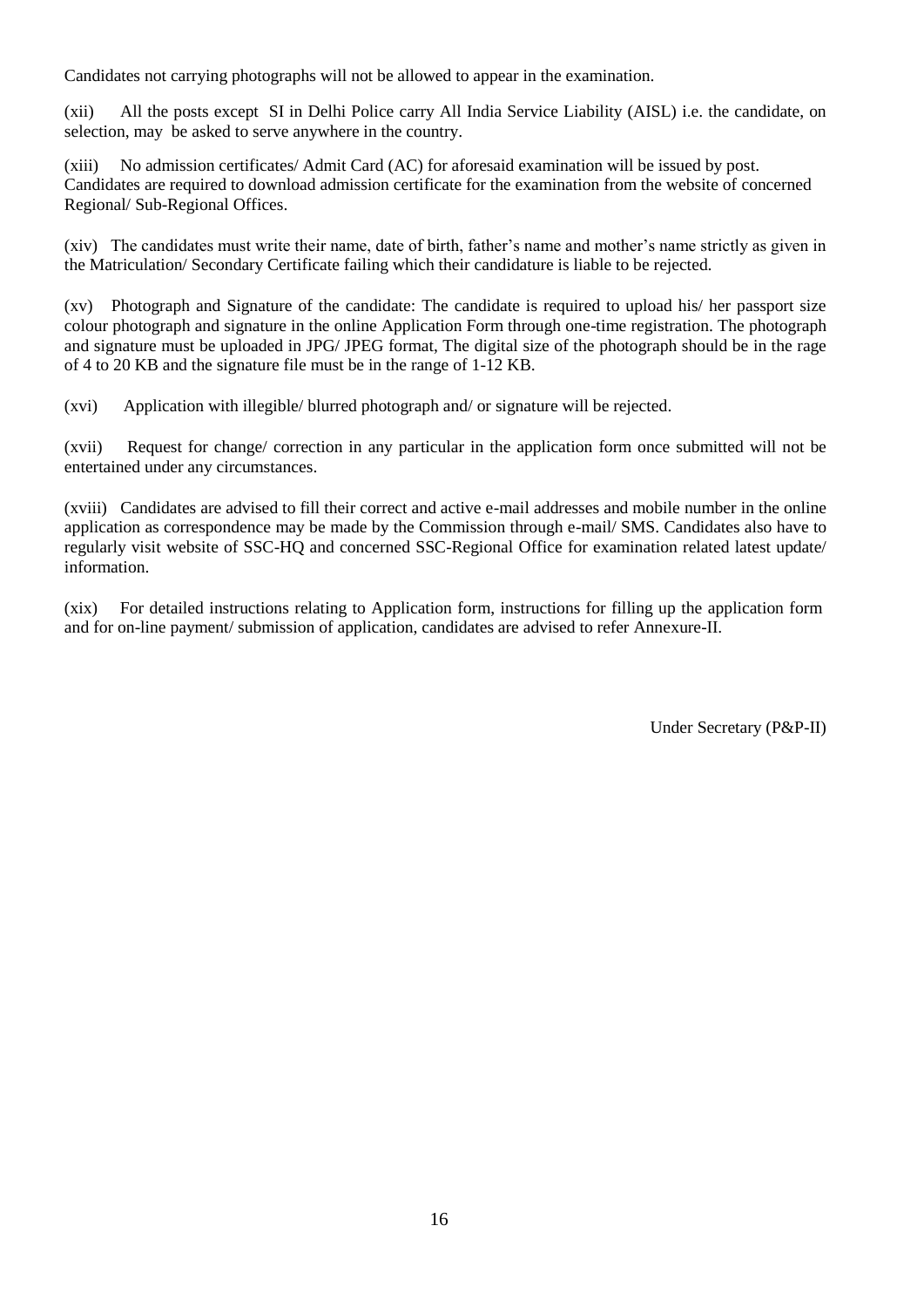### **Procedure/ Instructions for Registration/ Online Submission of Application**

- 1. Candidates must apply online through the website http://www.ssconline.nic.in. or 'Click here to apply' link provided at http://www.ssc.nic.in->Apply->CAPF.
- 2. Candidates should read the instructions given in the Notice of Examination carefully before filling up the online "one time Registration Form"/ "Application Form".
- 3. After reading the instructions, candidates should move to the Registration Part and fill up the online Registration Form.
- 4. In the Registration Part, candidates will have to fill in basic information relating to them. On submission of details, candidates shall be prompted to check the details and make, corrections, if any, before submitting the Form.
- 5. Candidate should provide all the required details while filling up the Online Registration/ Application Forms. Mandatory fields are marked with \* (asterisk) sign.
- 6. On submission of the Registration Form, **Registration ID** and **password** will be provided. **Note down the Registration ID and password and keep them safely. This would be your permanent Registration ID & Password which would be required to apply for this examination as well as any other Recruitment Examination of the Commission**.
- 7. After submission of the Registration Form, candidate should upload his/ her latest colour photograph and signature. The photograph and signature and must be uploaded in JPG/ JPEG format. The digital size of the photograph must be more than 4 KB and less than 20 KB. The digital size of the signature must be more than 1 KB and less than 12 KB.
- 8. The Registration becomes complete only after the photograph and signature are uploaded by the candidate.
- 9. After completion of the Registration Part the candidates should proceed to fill up the Online Application Form.
- 10. Candidates already registered can omit instructions given from S No-3 to 9 above and can directly log into the system using their "*Registration ID"* and "*Password"* and proceed to fill up the Application Form.
- 11. In case, there is any discrepancy in "One time registration" data filled by the candidate, photograph / signature, etc., "One time Registration" data may be suitably edited before proceeding to fill online application form. The commission allows editing of information like name, father"s name, mother"s name, date of birth, gender and matriculation roll number only once after Registration. Therefore, these fields MUST BE ENTERED/ EDITED VERY CAREFULLY. Other fields in the "One Time Registration" can be edited once before every examination but prior to submission of Application for Examination. SUCH EDITING IS ALLOWED BEFORE SUBMISSION OF APPLICATION. ONCE THE APPLICATION HAS BEEN SUBMITTED, NO CHANGE IN "One Time Registration" and Application data will be allowed.
- 12. Candidates should read the instructions in the Notice carefully before filling up the Online Application Form. They must satisfy themselves that they are eligible to apply for the posts.
- 13. Candidate should thoroughly check all the entries filled in the online application form, before final submission. In case of any discrepancy, relevant entry may be corrected/ edited. After final submission of online application, no change in any particular shall be allowed.
- 14. After filling online application, the candidates are required to make **fee payment (**Candidates who are exempted from fee payment are not required to pay fee)**.** Fee can be paid through SBI Challan/ SBI Net Banking or by using Visa/ MasterCard/ Maestro Credit/ Debit cards. The facility of submission of online application (including payment of fees through online method) will be available from 03.03.2018 to 02.04.2018 (5.00 PM). However, candidates who wish to make the payment through challan of SBI may make the payment to designated branches of SBI within the working hours of bank up to 05.04.2018 provided the challan has been generated by them before 5.00 PM of 02.04.2018.
- 15. On successful fee payment, your application will be complete. You may take printout of this application for your own record but you are not required to submit this printout to the Commission.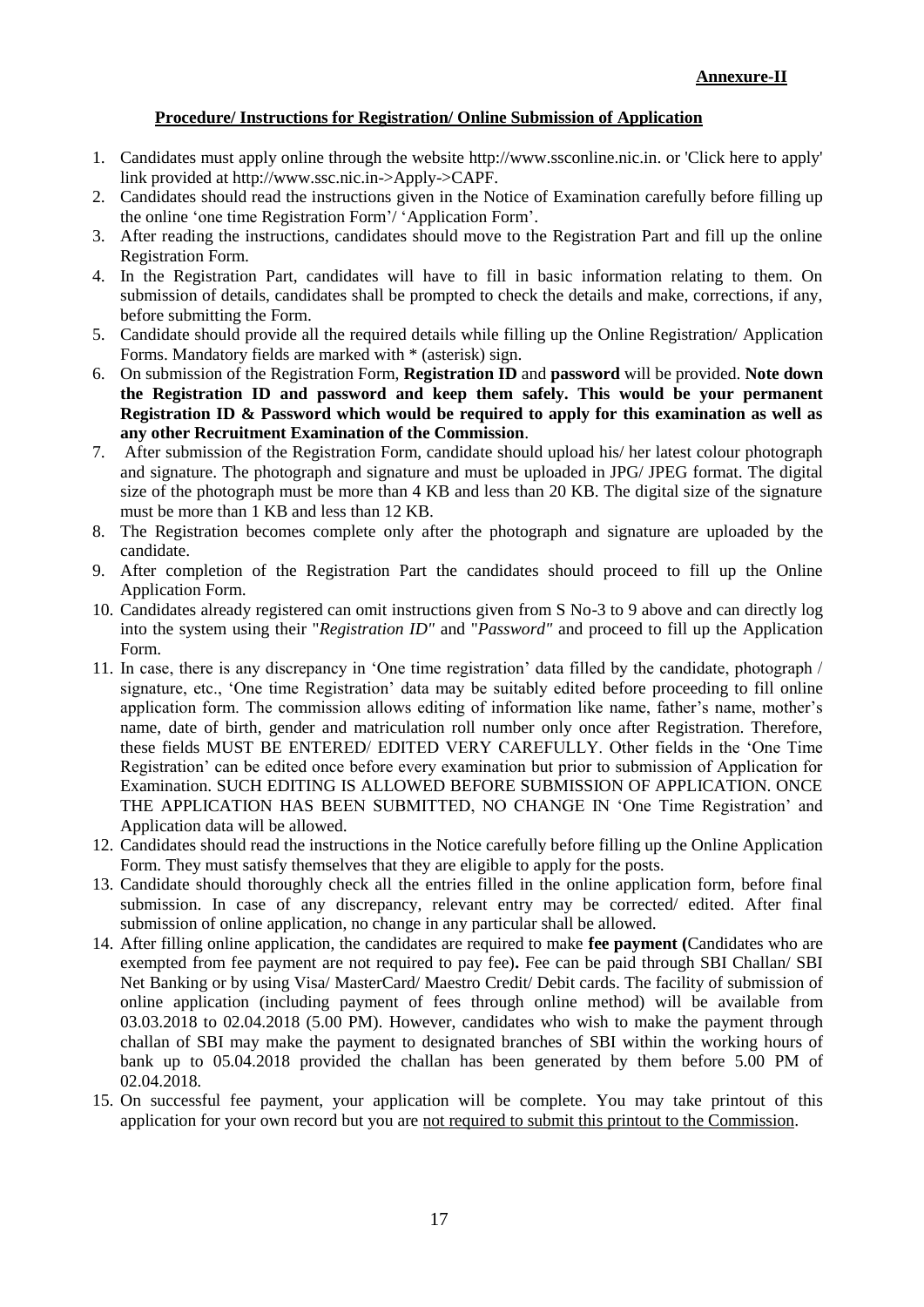### **ANNEXURE-III**

### FORM OF CERTIFICATE TO BE SUBMITTED BY CENTRAL GOVERNMENT CIVILIAN EMPLOYEES SEEKING AGE-RELAXATION

(To be filled by the Head of the Office or Department in which the candidate is working). *(Please see Para 4(B) of the Notice)*

It is certified that \*Shri/Smt./Km. \_\_\_\_\_\_\_\_\_\_\_\_\_\_\_\_\_\_\_\_\_\_\_\_\_\_\_ is a Central Government Civilian employee holding the post of --------------------------------- in the pay scale of Rs. \_\_\_\_\_\_\_\_\_\_\_\_\_\_\_\_\_\_\_\_\_\_\_\_\_ with 3 years regular service in the grade as on Closing date.

Signature

Name \_\_\_\_\_\_\_\_\_\_\_\_\_\_\_\_\_\_\_

Office seal Place: Date:

*(\*Please delete the words which are not applicable.)*

### **ANNEXURE- IV**

### **Form of Certificate for serving Defence Personnel** *(Please see Note III Para-4 (B) of Notice for the Examination)*

I hereby certify that, according to the information available with me (No.) \_\_\_\_\_\_\_\_\_\_\_\_\_\_\_\_\_\_\_\_\_\_\_\_\_\_\_\_\_\_\_\_\_\_ (Rank) \_\_\_\_\_\_\_\_\_\_\_\_\_\_\_\_\_\_\_ (Name) \_\_\_\_\_\_\_\_\_\_\_\_\_\_\_\_\_\_\_\_\_\_\_\_\_\_\_ is due to complete the specified term of his engagement with the Armed Forces on the (Date)

Place:

(Signature of Commanding Officer)

Date:

Office Seal: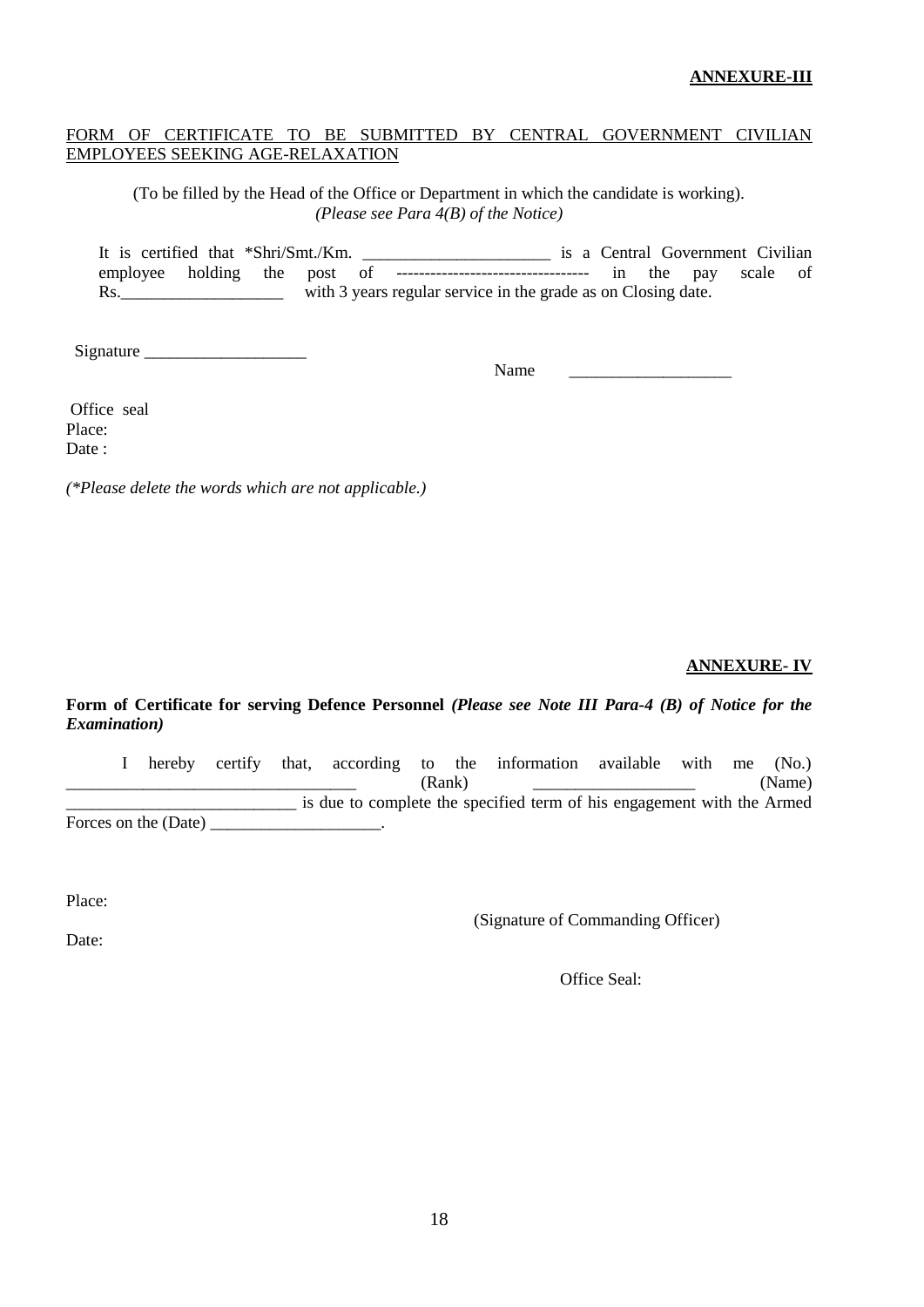### UNDERTAKING TO BE GIVEN BY THE CANDIDATE COVERED UNDER NOTE III PARA 4(B) OF NOTICE.

I understand that, if selected on the basis of the recruitment/ examination to which the application relates, my appointment will be subject to my producing documentary evidence to the satisfaction of the Appointing Authority that I have been duly released/ retired/ discharged from the Armed Forces and that I am entitled to the benefits admissible to Ex-Servicemen in terms of the Ex-Servicemen (Re-employment in Central Civil Services and Posts rules, 1979, as amended from time to time).

 I also understand that I shall not be eligible to be appointed to a vacancy reserved for Ex-Servicemen in regard to the recruitment covered by this examination, if I have at any time prior to such appointment, secured any employment on the civil side (including Public Sector Undertakings, Autonomous Bodies/ Statutory Bodies, Nationalized Banks, etc.) by availing of the concession of reservation of vacancies admissible to ExS, except as per Department of Personnel and Training OM No.36034/1/2014-Estt(Res) dated 14.8.2014.

I further submit the following information:

a) Date of appointment in Armed Forces

b) Date of discharge

c) Length of service in Armed Forces

d) My last Unit / Corps \_\_\_\_\_\_\_\_\_\_\_\_\_\_\_\_\_\_\_\_

(Signature of the Candidate)

Place: Date: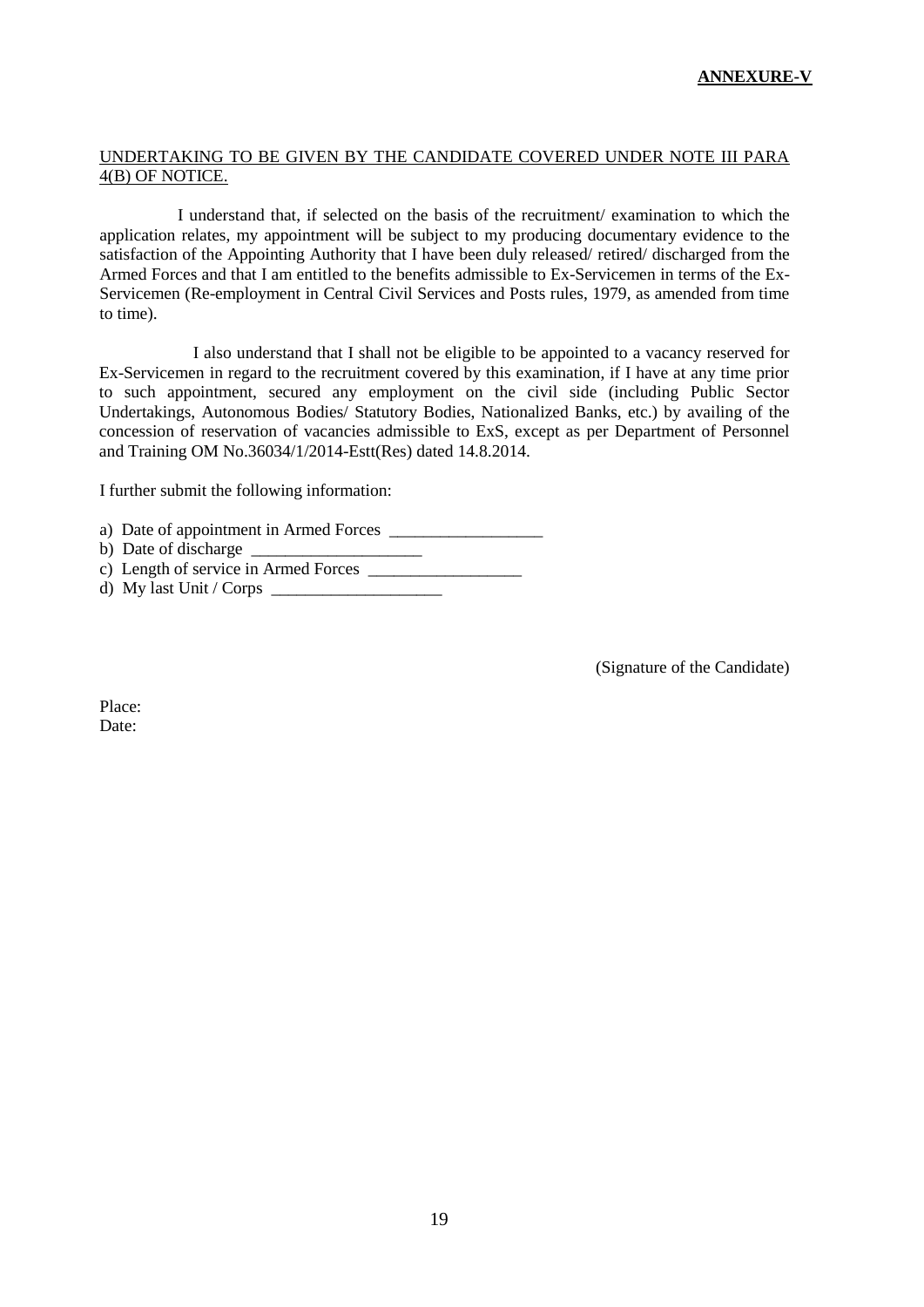#### **FORMAT FOR SC/ ST CERTIFICATE**

A candidate who claims to belong to one of the Scheduled Caste or the Scheduled Tribes should submit in support of his claim an attested/certified copy of a certificate in the form given below, from the District Officer or the sub-Divisional Officer or any other officer as indicated below of the District in which his parents (or surviving parent) ordinarily reside who has been designated by the State Government concerned as competent to issue such a certificate. If both his parents are dead, the officer signing the certificate should be of the district in which the candidate himself ordinarily resides otherwise than for the purpose of his own education. Wherever photograph is an integral part of the certificate, the Commission would accept only attested photocopies of such certificates and not any other attested or true copy.

(*The format of the certificate to be produced by Scheduled Castes and Scheduled Tribes candidates applying for appointment to posts under Government of India)*

| This is to certify that Shri/Shrimati/Kumari*<br>son/daughter of                                                                                                                                                                                                                                                                                 |                   |
|--------------------------------------------------------------------------------------------------------------------------------------------------------------------------------------------------------------------------------------------------------------------------------------------------------------------------------------------------|-------------------|
| village/town/* $\frac{1}{\sin \theta}$<br>of                                                                                                                                                                                                                                                                                                     | District/Division |
| $\ast$<br>of the State/Union Territory*                                                                                                                                                                                                                                                                                                          |                   |
| belongs to the Caste/Tribes_______________ which is recognized as a Scheduled Castes/Scheduled Tribes*<br>under:-                                                                                                                                                                                                                                |                   |
| The Constitution (Scheduled Castes) order, 1950 _________________________________<br>The Constitution (Scheduled Tribes) order, 1950                                                                                                                                                                                                             |                   |
| The Constitution (Scheduled Castes) Union Territories order, 1951 * _____________ The Constitution<br>(Scheduled Tribes) Union Territories Order, 1951*                                                                                                                                                                                          |                   |
| As amended by the Scheduled Castes and Scheduled Tribes Lists (Modification) order, 1956, the<br>Bombay Reorganization Act, 1960 & the Punjab Reorganization Act, 1966, the State of Himachal Pradesh<br>Act 1970, the North-Eastern Area(Reorganization) Act, 1971 and the Scheduled Castes and Scheduled<br>Tribes Order(Amendment) Act, 1976. |                   |
| The Constitution (Scheduled Castes) order, 1950 _________________________________                                                                                                                                                                                                                                                                |                   |
| The Constitution (Scheduled Tribes) order, 1950 _________________________________                                                                                                                                                                                                                                                                |                   |
| The Constitution (Scheduled Castes) Union Territories order, 1951 *                                                                                                                                                                                                                                                                              |                   |
| The Constitution (Scheduled Tribes) Union Territories Order, 1951*                                                                                                                                                                                                                                                                               |                   |
| As amended by the Scheduled Castes and Scheduled Tribes Lists (Modification)                                                                                                                                                                                                                                                                     |                   |
| order, 1956, the Bombay Reorganization Act, 1960 & the Punjab Reorganization                                                                                                                                                                                                                                                                     |                   |
| Act, 1966, the State of Himachal Pradesh Act 1970, the North-Eastern                                                                                                                                                                                                                                                                             |                   |
| Area(Reorganization) Act, 1971 and the Scheduled Castes and Scheduled Tribes                                                                                                                                                                                                                                                                     |                   |
| Order(Amendment) Act, 1976.                                                                                                                                                                                                                                                                                                                      |                   |
| The Constitution (Jammu & Kashmir) Scheduled Castes Order, 1956                                                                                                                                                                                                                                                                                  |                   |
| The Constitution (Andaman and Nicobar Islands) Scheduled Tribes Order, 1959 as                                                                                                                                                                                                                                                                   |                   |
| amended by the Scheduled Castes and Scheduled Tribes order (Amendment Act), 1976*.                                                                                                                                                                                                                                                               |                   |
| The Constitution (Dadra and Nagar Haveli) Scheduled Castes order 1962.                                                                                                                                                                                                                                                                           |                   |
| The Constitution (Dadra and Nagar Haveli) Scheduled Tribes Order 1962@.                                                                                                                                                                                                                                                                          |                   |
| The Constitution (Pondicherry) Scheduled Castes Order 1964@                                                                                                                                                                                                                                                                                      |                   |
| The Constitution (Scheduled Tribes) (Uttar Pradesh) Order, 1967 @                                                                                                                                                                                                                                                                                |                   |
| The Constitution (Goa, Daman & Diu) Scheduled Castes Order, 1968@                                                                                                                                                                                                                                                                                |                   |
| The Constitution (Goa, Daman & Diu) Scheduled Tribes Order 1968 @                                                                                                                                                                                                                                                                                |                   |
| The Constitution (Nagaland) Scheduled Tribes Order, 1970 @                                                                                                                                                                                                                                                                                       |                   |
| The Constitution (Sikkim) Scheduled Castes Order 1978@                                                                                                                                                                                                                                                                                           |                   |
| The Constitution (Sikkim) Scheduled Tribes Order 1978@                                                                                                                                                                                                                                                                                           |                   |
| The Constitution (Jammu & Kashmir) Scheduled Tribes Order 1989@                                                                                                                                                                                                                                                                                  |                   |
| The Constitution (SC) orders (Amendment) Act, 1990@                                                                                                                                                                                                                                                                                              |                   |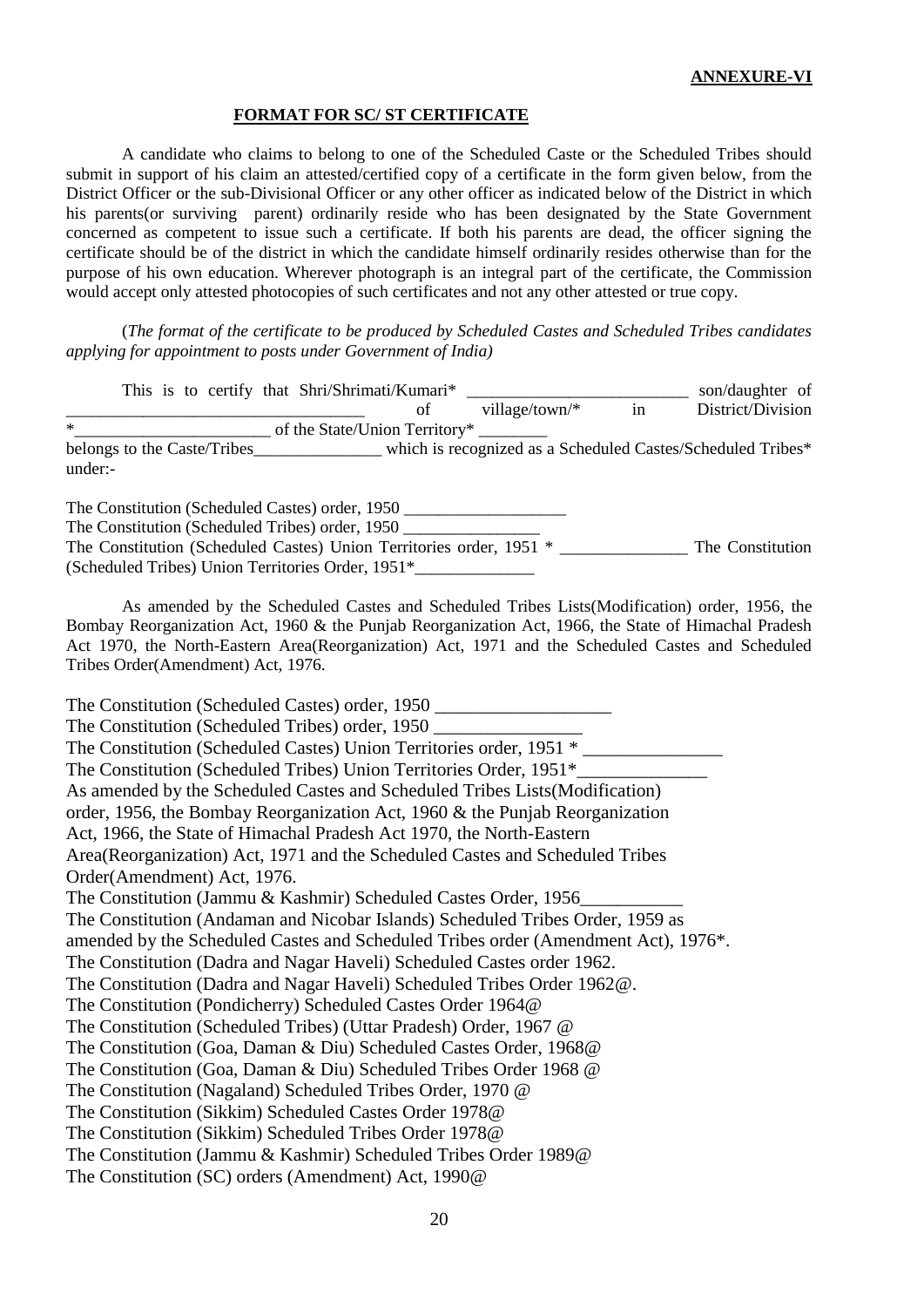# The Constitution (ST) orders (Amendment) Ordinance 1991@ The Constitution (ST) orders (Second Amendment) Act, 991@ The Constitution (ST) orders (Amendment) Ordinance 1996

**%2.** Applicable in the case of Scheduled Castes, Scheduled Tribes persons who have migrated from one State/Union Territory Administration.

| This certificate is issued on the basis of the Scheduled Castes/Scheduled tribes certificate issued to                                                                                                                        |      |                       |                    |
|-------------------------------------------------------------------------------------------------------------------------------------------------------------------------------------------------------------------------------|------|-----------------------|--------------------|
|                                                                                                                                                                                                                               |      |                       |                    |
|                                                                                                                                                                                                                               |      |                       |                    |
| in                                                                                                                                                                                                                            |      |                       | State/Union<br>the |
|                                                                                                                                                                                                                               |      |                       |                    |
|                                                                                                                                                                                                                               |      |                       |                    |
| recognized as a Scheduled Caste/Scheduled Tribe in the State/Union Territory* issued by                                                                                                                                       |      |                       |                    |
| %3. Shri/Shrimati/Kumari and /or * his/her family ordinarily reside(s) in                                                                                                                                                     |      |                       |                    |
| $village/town^*$                                                                                                                                                                                                              |      |                       |                    |
|                                                                                                                                                                                                                               |      |                       |                    |
|                                                                                                                                                                                                                               |      |                       |                    |
|                                                                                                                                                                                                                               | $**$ |                       |                    |
|                                                                                                                                                                                                                               |      | (with seal of office) |                    |
|                                                                                                                                                                                                                               |      |                       |                    |
| Date and the same state of the state of the state of the state of the state of the state of the state of the state of the state of the state of the state of the state of the state of the state of the state of the state of |      |                       |                    |
| * Please delete the words which are not applicable                                                                                                                                                                            |      |                       |                    |

- @ Please quote specific Presidential Order
- % Delete the paragraph which is not applicable.

**NOTE**: The term ordinarily reside(s) used here will have the same meaning as in section 20 of the Representation of the People Act, 1950.

### \*\* **List of authorities empowered to issue Caste/ Tribe Certificates**:

- (i) District Magistrate/ Additional District Magistrate/ Collector/ Deputy Commissioner/ Additional Deputy Commissioner/ Dy.Collector/ Ist Class Stipendiary Magistrate/ Sub-Divisional Magistrate/ Extra-Assistant Commissioner/ Taluka Magistrate/ Executive Magistrate.
- (ii) Chief Presidency Magistrate/ Additional Chief Presidency Magistrate/ Presidency Magistrate.
- (iii) Revenue Officers not below the rank of Tehsildar.
- (iv) Sub-Divisional Officers of the area where the candidate and/ or his family normally resides.

**NOTE**: ST candidates belonging to Tamil Nadu state should submit caste certificate ONLY FROM THE REVENUE DIVISIONAL OFFICER.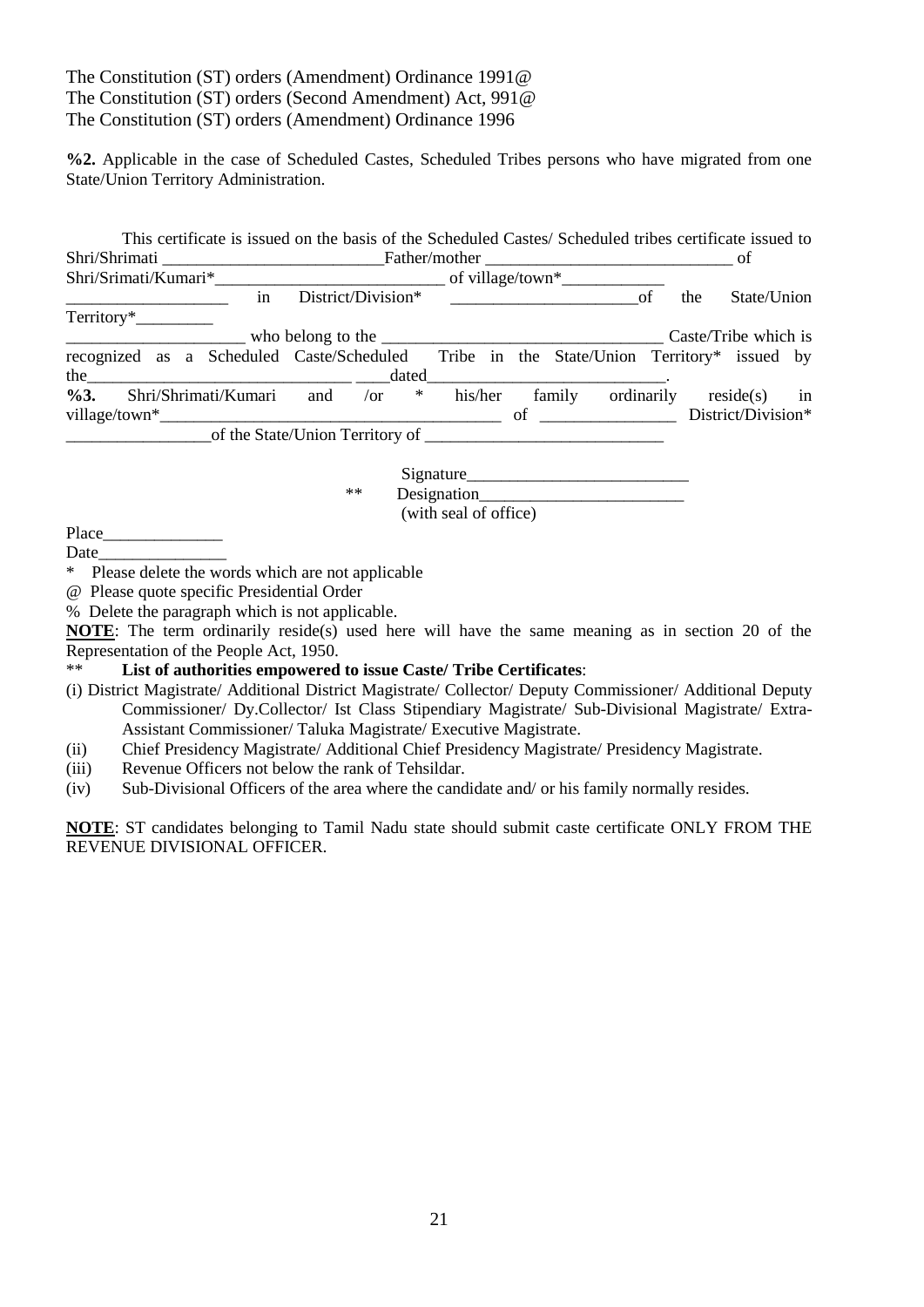#### **ANNEXURE-VII**

### **(FORMAT OF CERTIFICATE TO BE PRODUCED BY OTHER BACKWARD CLASSES APPLYING FOR APPOINTMENT TO POSTS UNDER THE GOVERNMENT OF INDIA)**

|                                                                                                                |                    |  |  |  |                                                       |  |  |  | <b>State</b> |  |  |  |
|----------------------------------------------------------------------------------------------------------------|--------------------|--|--|--|-------------------------------------------------------|--|--|--|--------------|--|--|--|
|                                                                                                                | community which is |  |  |  |                                                       |  |  |  |              |  |  |  |
| recognized as a backward class under the Government of India. Ministry of Social Justice and                   |                    |  |  |  |                                                       |  |  |  |              |  |  |  |
| Empowerment's Resolution No.                                                                                   |                    |  |  |  | dated $\qquad \qquad \overbrace{\qquad \qquad }^{*}.$ |  |  |  |              |  |  |  |
|                                                                                                                |                    |  |  |  |                                                       |  |  |  |              |  |  |  |
|                                                                                                                |                    |  |  |  |                                                       |  |  |  |              |  |  |  |
| Territory. This is also to certify that he/she does not belong to the persons/sections(Creamy layer) mentioned |                    |  |  |  |                                                       |  |  |  |              |  |  |  |
| in Colum 3 of the Scheduled to the Department of Personnel and Training, Government of India OM                |                    |  |  |  |                                                       |  |  |  |              |  |  |  |
| No.36012/22/93-Estt(SCT) dated 8-9-1993**.                                                                     |                    |  |  |  |                                                       |  |  |  |              |  |  |  |
|                                                                                                                |                    |  |  |  |                                                       |  |  |  |              |  |  |  |
|                                                                                                                |                    |  |  |  |                                                       |  |  |  |              |  |  |  |

Dated

Seal:

 The authority issuing the certificate may have to mention the details of Resolution of Government of India in which the caste of the candidate's is mentioned as OBC.

\*\* As amended from time to time.

Note: The term "Ordinarily used here will have the same meaning as in Section 20 of the Representation

of the People Act 1950.

Note: The term 'Ordinarily' used here will have the same meaning as in Section 20 of the Representation of the People Act, 1950.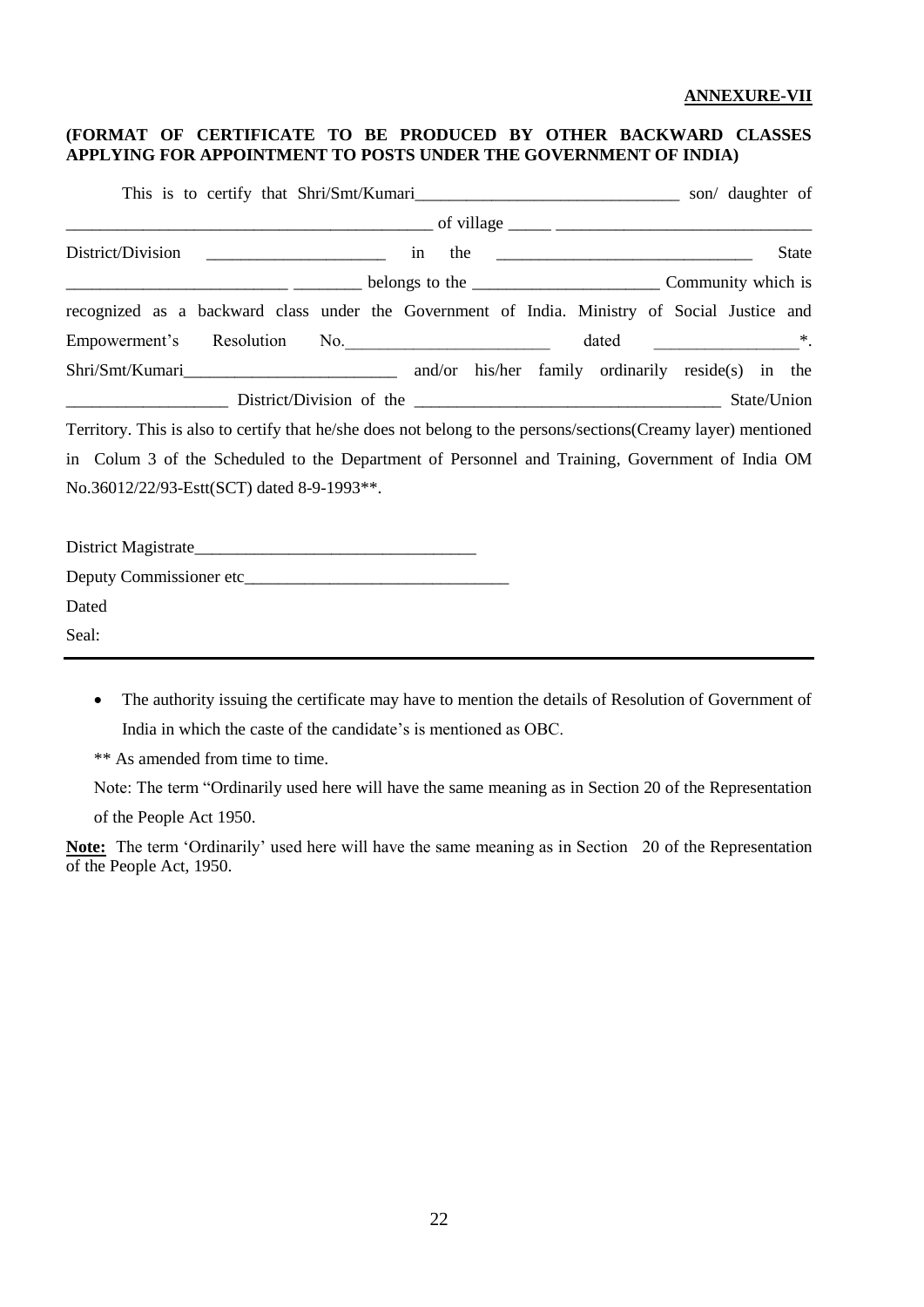### FORM OF CERTIFICATE TO BE SUBMITTED BY THOSE CANDIDATES WHO INTEND TO AVAIL RELAXATION IN HEIGHT OR CHEST MEASUREMENT

#### (Please see Note below Para 11(A-i) /11(A-ii) of the Notice for the Examination)

Certified that Shri \_\_\_\_\_\_\_\_\_\_\_\_\_\_\_\_\_\_\_\_\_\_\_\_ S/o Shri \_\_\_\_\_\_\_\_\_\_\_\_\_\_\_\_\_\_\_\_\_\_\_ is permanent resident of village \_\_\_\_\_\_\_\_\_\_\_\_\_\_\_\_\_\_\_, Tehsil/ Taluka \_\_\_\_\_\_\_\_\_\_\_\_ District\_\_\_\_\_\_\_\_\_\_\_\_\_\_\_\_\_\_\_ of \_\_\_\_\_\_\_\_\_\_\_\_\_\_\_\_\_\_\_\_\_ State.

2. It is further certified that:

\* Residents of entire area mentioned above are considered as\_\_\_\_\_\_\_\_\_\_\_\_\_\_\_\_\_\_\_\_

(Garhwali, Kumaoni, Dogras, Marathas, Sikkimies) for relaxation in height measurement for recruitment in the para military forces of the Union of India.

- \* he/ she belongs to Himachal Pradesh/ Leh and Ladakh/ Kashmir Valley/ North-Eastern States which is considered for relaxation in height measurement for recruitment in the para military forces of Union of India.
- \* he/ she belongs to Scheduled Tribe.

Signature District Magistrate/ Sub-Division Magistrate/ Tehsildar

Date: Place:

\* Delete whichever is not applicable.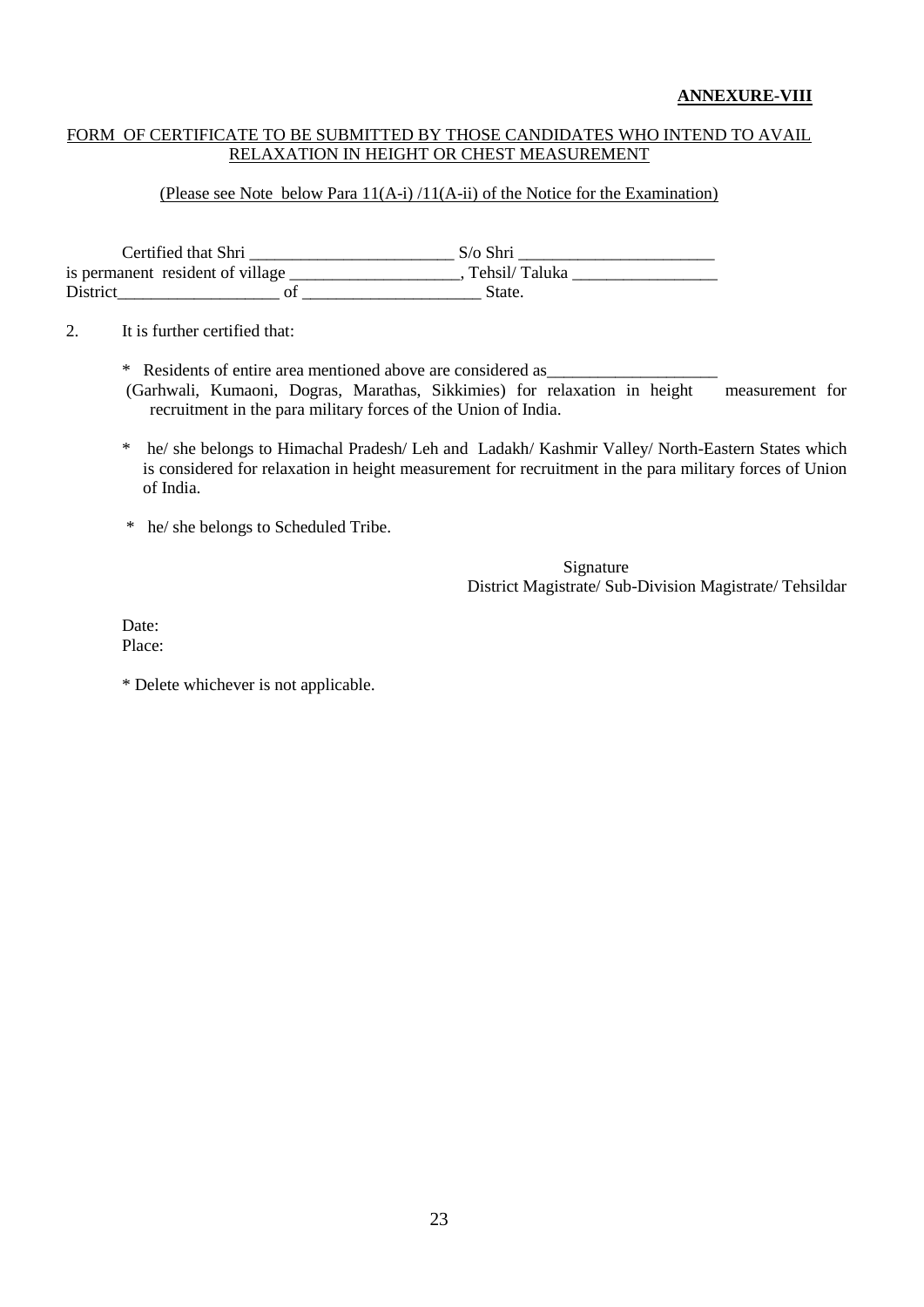#### **FORM OF CERTIFICATE TO BE SUBMITTED BY (DEPARTMENTAL CANDIDATES- DELHI POLICE)**

### **(TO BE FILLED BY THE HEAD OF THE OFFICE)**

# **(PLEASE SEE PARA 4(B) OF THE NOTICE FOR THE EXAMINATION)**

|              | Certified                                                                                       | that as | per |  |  |          | entries made in the Service Book,                  |
|--------------|-------------------------------------------------------------------------------------------------|---------|-----|--|--|----------|----------------------------------------------------|
|              | $\mathbb{R}$ No. $\qquad \qquad \mathbb{R}$ ank                                                 |         |     |  |  | Name who | was                                                |
|              |                                                                                                 |         |     |  |  |          |                                                    |
|              |                                                                                                 |         |     |  |  |          |                                                    |
|              | completed three years regular service. It is also certified that he has completed the period of |         |     |  |  |          |                                                    |
|              | probation satisfactorily on _______________________. He is presently posted in this unit        |         |     |  |  |          |                                                    |
|              |                                                                                                 |         |     |  |  |          | (name of the unit). During his service he has been |
|              | awarded                                                                                         |         |     |  |  |          |                                                    |
| punishments. |                                                                                                 |         |     |  |  |          |                                                    |

Signature of Head of Office

Name\_\_\_\_\_\_\_\_\_\_\_\_\_\_\_\_\_\_\_\_

Office Seal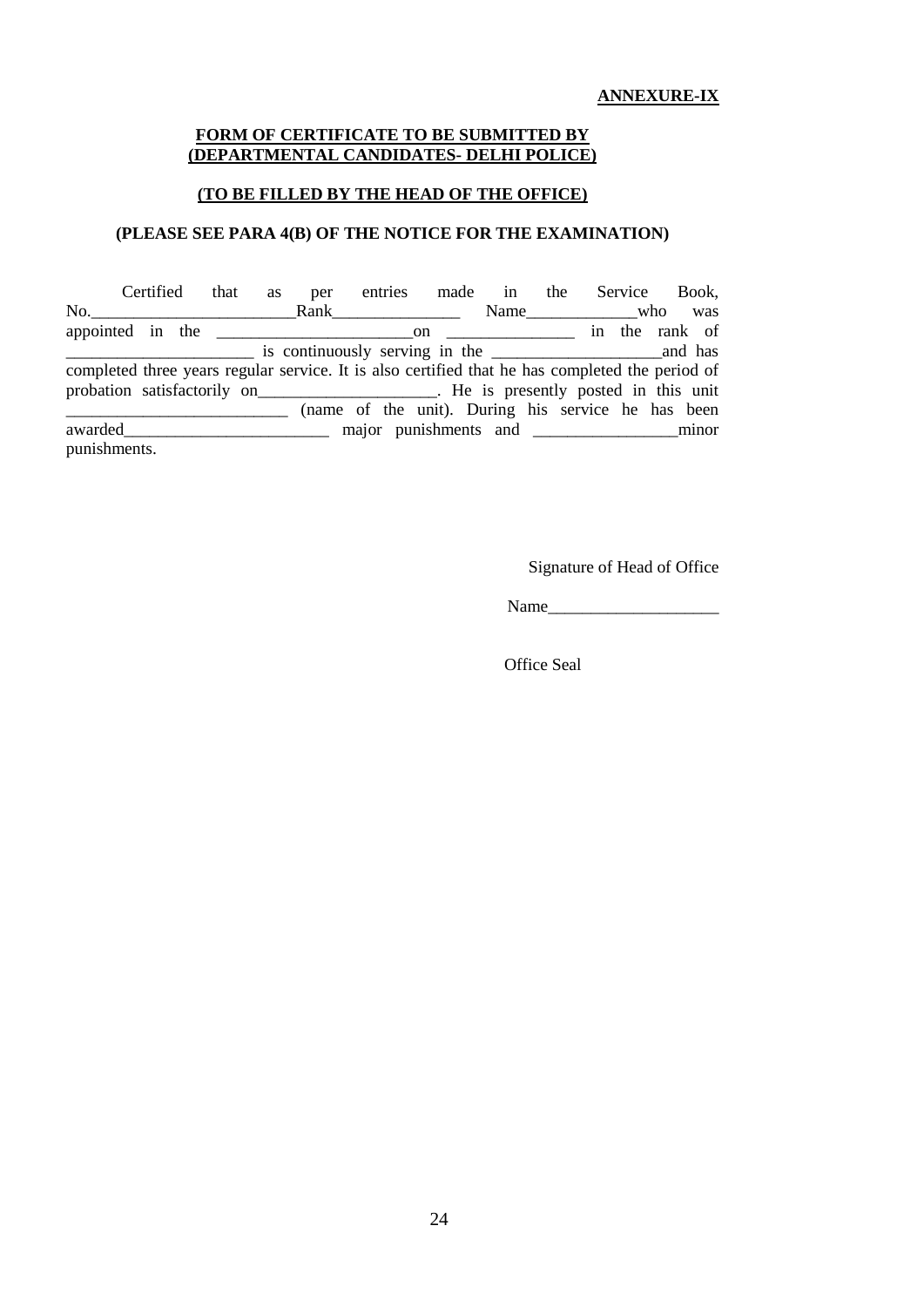# **Essential Educational Qualification Code**

| <b>Educational Qualification</b>                            | Code |
|-------------------------------------------------------------|------|
| <b>BA</b>                                                   | 05   |
| $\overline{\text{BA}}$ (Hons.)                              | 06   |
| B. Com.                                                     | 07   |
| B.Com. (Hons.)                                              | 08   |
| B.Sc.                                                       | 09   |
| B.Sc. (Hons.)                                               | 10   |
| B. Ed.                                                      | 11   |
| LLB                                                         | 12   |
| <b>BE</b>                                                   | 13   |
| B. Tech                                                     | 14   |
| AMIE (Part A & Part B)                                      | 15   |
| B.Sc. (Engg.)                                               | 16   |
| <b>BCA</b>                                                  | 17   |
| <b>BBA</b>                                                  | 18   |
| Graduation issued by Defence (Indian Army, Air Force, Navy) | 19   |
| B. Lib.                                                     | 20   |
| B. Pharm.                                                   | 21   |
| <b>ICWA</b>                                                 | 22   |
| CA                                                          | 23   |
| PG Diploma                                                  | 24   |
| <b>MA</b>                                                   | 25   |
| M.Com.                                                      | 26   |
| M. Sc.                                                      | 27   |
| M.Ed.                                                       | 28   |
| <b>LLM</b>                                                  | 29   |
| <b>ME</b>                                                   | 30   |
| M. Tech.                                                    | 31   |
| M. Sc. (Engg.)                                              | 32   |
| <b>MCA</b>                                                  | 33   |
| <b>MBA</b>                                                  | 34   |
| Others                                                      | 35   |